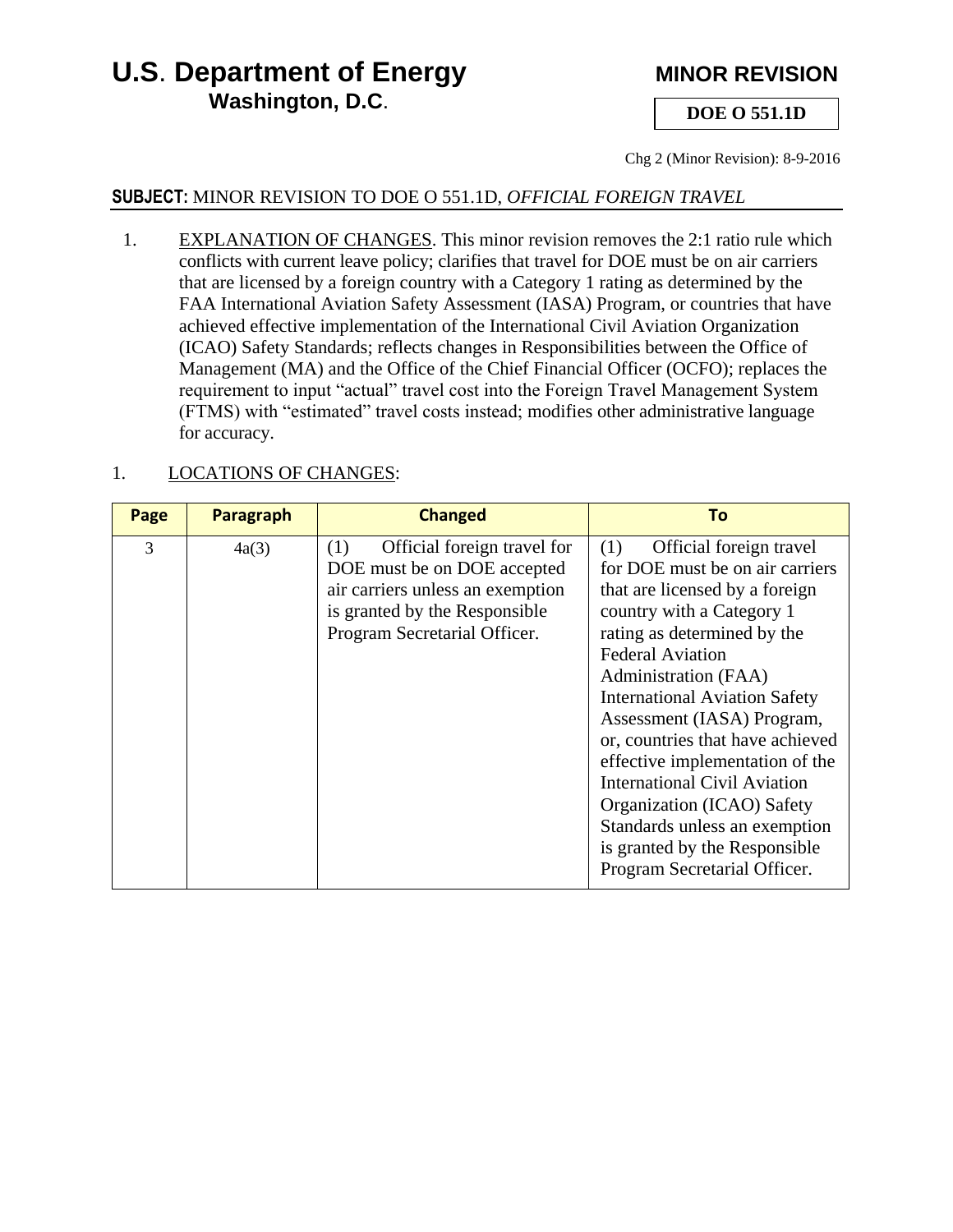| Page           | <b>Paragraph</b>         | <b>Changed</b>                                                                                                                                                                                                                                                                                                                                                                                                           | To                                                                                                                                                                                                                                                                                                                                                                                                                                                                                                                                                                                                       |
|----------------|--------------------------|--------------------------------------------------------------------------------------------------------------------------------------------------------------------------------------------------------------------------------------------------------------------------------------------------------------------------------------------------------------------------------------------------------------------------|----------------------------------------------------------------------------------------------------------------------------------------------------------------------------------------------------------------------------------------------------------------------------------------------------------------------------------------------------------------------------------------------------------------------------------------------------------------------------------------------------------------------------------------------------------------------------------------------------------|
| 3              | 4a(4)                    | (2) Personal leave in conjunction<br>with official and work for others<br>(WFO) travel may be granted on<br>a two business days to one<br>personal day (2:1) ratio, travel<br>days to and from business<br>location will be considered<br>business days.                                                                                                                                                                 | (2) Personal leave in<br>conjunction with official travel<br>and travel to perform Strategic<br>Partnership Projects (SPP) may<br>be granted, when approved by<br>the traveler's supervisor in<br>accordance with DOE O<br>322.1C, Pay and Leave<br>Administration and Hours of<br>Duty. Per diem or actual<br>expenses during leave or non-<br>workdays (weekend, legal<br>Federal Government holiday, or<br>other scheduled non-workdays),<br>while on official travel may be<br>reimbursed for Federal<br>employees in accordance with<br>the Federal Travel Regulation,<br>Chapter 301, Part 301-11. |
| 3 and 4        | 4b(3)                    | (3) Travelers shall try to arrange<br>their travel itinerary using air<br>carriers on the DOE accepted air<br>carriers list which is maintained<br>in FTMS. If the air carrier is on<br>the DOE-accepted air carrier<br>list, the traveler shall enter the<br>trip request in FTMS and<br>proceed with the normal travel<br>approval process. If the traveler<br>is NOT able to select an<br>accepted air carrier, then: | (3) If the traveler is NOT able to<br>select an air carrier that is<br>licensed by a country with<br>adequate implementation of<br>ICAO safety standards then:                                                                                                                                                                                                                                                                                                                                                                                                                                           |
| 3 and 4        | $4b(3)(b)$ -<br>4b(3)(d) |                                                                                                                                                                                                                                                                                                                                                                                                                          | Deleted.                                                                                                                                                                                                                                                                                                                                                                                                                                                                                                                                                                                                 |
| $\overline{4}$ | 4b(4)                    |                                                                                                                                                                                                                                                                                                                                                                                                                          | Reordered to $4b(3)(b)$ .                                                                                                                                                                                                                                                                                                                                                                                                                                                                                                                                                                                |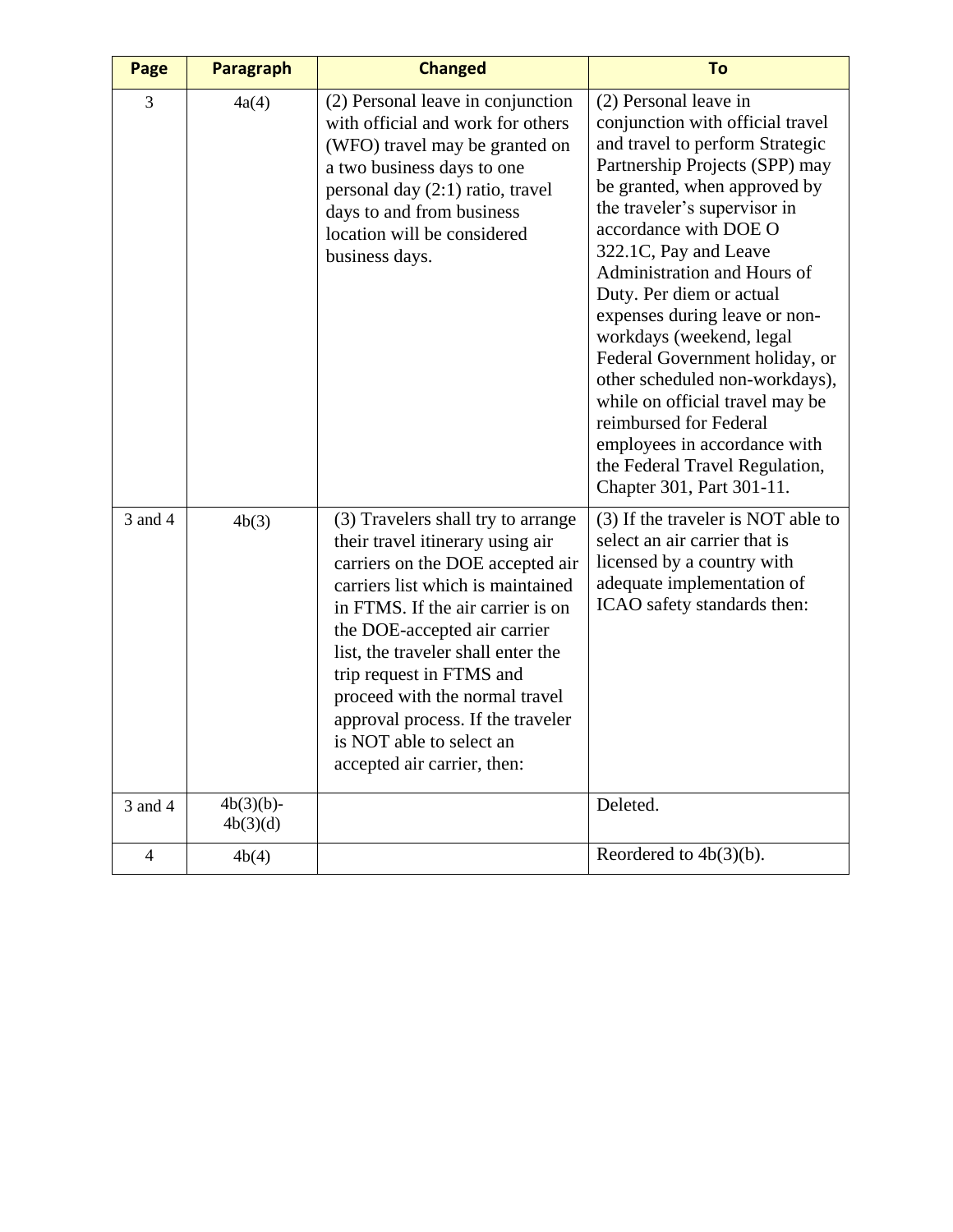| Page           | <b>Paragraph</b> | <b>Changed</b>                                                                                                                                                                                                                                                                                                                                                                                                                                | To                                                                                                                                                                                                                                                                          |
|----------------|------------------|-----------------------------------------------------------------------------------------------------------------------------------------------------------------------------------------------------------------------------------------------------------------------------------------------------------------------------------------------------------------------------------------------------------------------------------------------|-----------------------------------------------------------------------------------------------------------------------------------------------------------------------------------------------------------------------------------------------------------------------------|
| $\overline{4}$ | 4c(3)            | (3) Department of State requires<br>that personnel embarking on<br>foreign travel for 30 consecutive<br>days or more must take the<br>Serving Abroad for Families &<br>Employees (S.A.F.E.) training.<br>The S.A.F.E. training includes<br>two courses, namely, "Security<br>Overseas Seminar" and<br>"Introduction to Working in an<br>Embassy." S.A.F.E. training is<br>available at no cost at<br>https://ftms.doe.gov/SAFE_login<br>.cfm. | (3) Adhere to the Department<br>of State's training requirements<br>for overseas travel. More<br>information on required<br>training may be found at<br>http://www.state.gov/m/fsi/tc/se<br>curitytraining/index.htm and<br>https://fsitraining.state.gov/Ho<br>me/Index/8. |
| $\overline{4}$ | 4c(4)            |                                                                                                                                                                                                                                                                                                                                                                                                                                               | Deleted.                                                                                                                                                                                                                                                                    |
| 4              | 4c(5)            |                                                                                                                                                                                                                                                                                                                                                                                                                                               | Reordered to $4c(4)$ .                                                                                                                                                                                                                                                      |
| $\overline{4}$ | 4d(4)(a)         |                                                                                                                                                                                                                                                                                                                                                                                                                                               | Reordered to $4d(5)$ .                                                                                                                                                                                                                                                      |
| 4 and 5        | $4d(5)-4d(6)$    |                                                                                                                                                                                                                                                                                                                                                                                                                                               | Reordered to $4d(6)-4d(7)$ .                                                                                                                                                                                                                                                |
| 6              | 4g(3)            | (3) The traveler/travel arranger<br>will provide the amount claimed<br>for reimbursement, i.e. voucher,<br>for lodging, meals and<br>incidentals, and other costs, for<br>each leg of the trip for entry into<br>the FTMS.                                                                                                                                                                                                                    | (3) The traveler/travel arranger<br>will provide the estimated travel<br>cost for reimbursement, into the<br>FTMS.                                                                                                                                                          |
| 7              | 5 <sub>b</sub>   | b. Office of Management.<br>(1) Maintains the Foreign<br><b>Travel Management System</b><br>(FTMS).<br>$(2)$ Acts as the primary point-<br>of-contact with the Department<br>of State on Department of<br>Energy foreign travel matters<br>and with full participation by<br>the program element on all<br>foreign travel matters specific<br>to that program element.                                                                        | b. Office of the Chief Financial<br>Officer. Maintains the Foreign<br><b>Travel Management System</b><br>(FTMS).                                                                                                                                                            |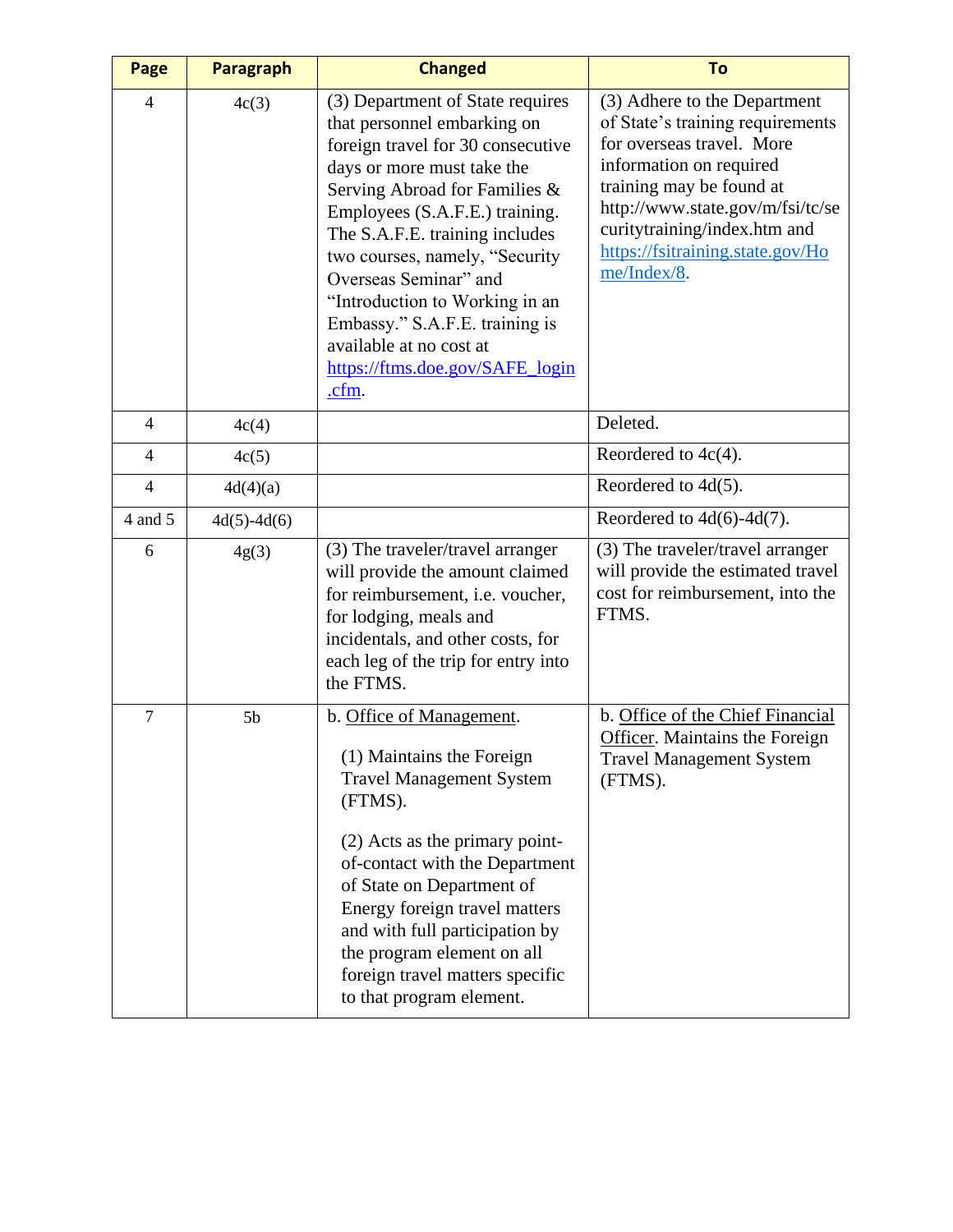| Page     | <b>Paragraph</b> | <b>Changed</b>                                                                                                                                                                                                                                                                                                                                                                                                                                                                                                                                                  | To                                                                                                                                                                                                                                                                                                                                                                                                                                                                                                                                                                                                                                                                                                                                        |
|----------|------------------|-----------------------------------------------------------------------------------------------------------------------------------------------------------------------------------------------------------------------------------------------------------------------------------------------------------------------------------------------------------------------------------------------------------------------------------------------------------------------------------------------------------------------------------------------------------------|-------------------------------------------------------------------------------------------------------------------------------------------------------------------------------------------------------------------------------------------------------------------------------------------------------------------------------------------------------------------------------------------------------------------------------------------------------------------------------------------------------------------------------------------------------------------------------------------------------------------------------------------------------------------------------------------------------------------------------------------|
| 8        | $5c(1)-5c(4)$    | (1) Establishes administrative<br>controls in the FTMS for Office<br>of Aviation Management review<br>of travel using air carriers not on<br>the list of DOE accepted air<br>carriers for federal staff only.<br>(2) Maintains in FTMS an up-<br>to-date list of DOE accepted air<br>carriers;<br>(3) Posts on the FTMS website<br>the list of DOE accepted air<br>carriers, and<br>(4) Reviews and processes all<br>requirements prior to placement<br>upon travelers by Program<br>Elements outside of the Order<br>for merit and possible inclusion<br>FTMS. | (1) Maintains the contents of<br>this Order.<br>$(2)$ Acts as the primary point-of-<br>contact with the Department of<br><b>State on Department of Energy</b><br>foreign travel matters and with<br>full participation by the<br>program element on all foreign<br>travel matters specific to that<br>program element.<br>(3) Maintains in FTMS up-to-<br>date points of reference for the<br>FAA IASA website and the<br><b>ICAO Safety Audit Information</b><br>website.<br>(4) Reviews and processes<br>Program and Staff offices<br>internal travel guidance and<br>requirements that are outside<br>the provisions of this Order, for<br>possible inclusion into the<br>FTMS, prior to placement upon<br>travelers by such Elements. |
| 8        | 5d               |                                                                                                                                                                                                                                                                                                                                                                                                                                                                                                                                                                 | Deleted.                                                                                                                                                                                                                                                                                                                                                                                                                                                                                                                                                                                                                                                                                                                                  |
| $8 - 12$ | $5e-5k$          |                                                                                                                                                                                                                                                                                                                                                                                                                                                                                                                                                                 | Reordered to 5d-5j.                                                                                                                                                                                                                                                                                                                                                                                                                                                                                                                                                                                                                                                                                                                       |
| 10       | 5f(8)            |                                                                                                                                                                                                                                                                                                                                                                                                                                                                                                                                                                 | Deleted.                                                                                                                                                                                                                                                                                                                                                                                                                                                                                                                                                                                                                                                                                                                                  |
| 10       | $5f(9)-5f(12)$   |                                                                                                                                                                                                                                                                                                                                                                                                                                                                                                                                                                 | Reordered to $5e(8)$ - $5e(11)$ .                                                                                                                                                                                                                                                                                                                                                                                                                                                                                                                                                                                                                                                                                                         |
| 11       | 5h               | h. Office of Intelligence and<br>Counterintelligence establishes<br>procedures to review official<br>foreign travel involving sensitive<br>items, i.e. country, subject,<br>interactions with sensitive<br>country individuals.                                                                                                                                                                                                                                                                                                                                 | (Reordered) g. Office of<br>Intelligence and<br>Counterintelligence. Establishes<br>procedures to review official<br>foreign travel involving<br>sensitive items, i.e. country,<br>subject, interactions with<br>sensitive country individuals.                                                                                                                                                                                                                                                                                                                                                                                                                                                                                           |
| 11       | 5i(11)           | (11) Ensures that required<br>documentation is submitted to<br>closeout trip request in FTMS<br>within 60 calendar days of return.                                                                                                                                                                                                                                                                                                                                                                                                                              | (Reordered) $h(11)$ Ensures that<br>FTMS trip requests are closed<br>out within 60 calendar days of<br>return.                                                                                                                                                                                                                                                                                                                                                                                                                                                                                                                                                                                                                            |
| 11       | 5i(12)           |                                                                                                                                                                                                                                                                                                                                                                                                                                                                                                                                                                 | Deleted.                                                                                                                                                                                                                                                                                                                                                                                                                                                                                                                                                                                                                                                                                                                                  |
| 11       | 5i(13)           |                                                                                                                                                                                                                                                                                                                                                                                                                                                                                                                                                                 | Reordered to 5h(12).                                                                                                                                                                                                                                                                                                                                                                                                                                                                                                                                                                                                                                                                                                                      |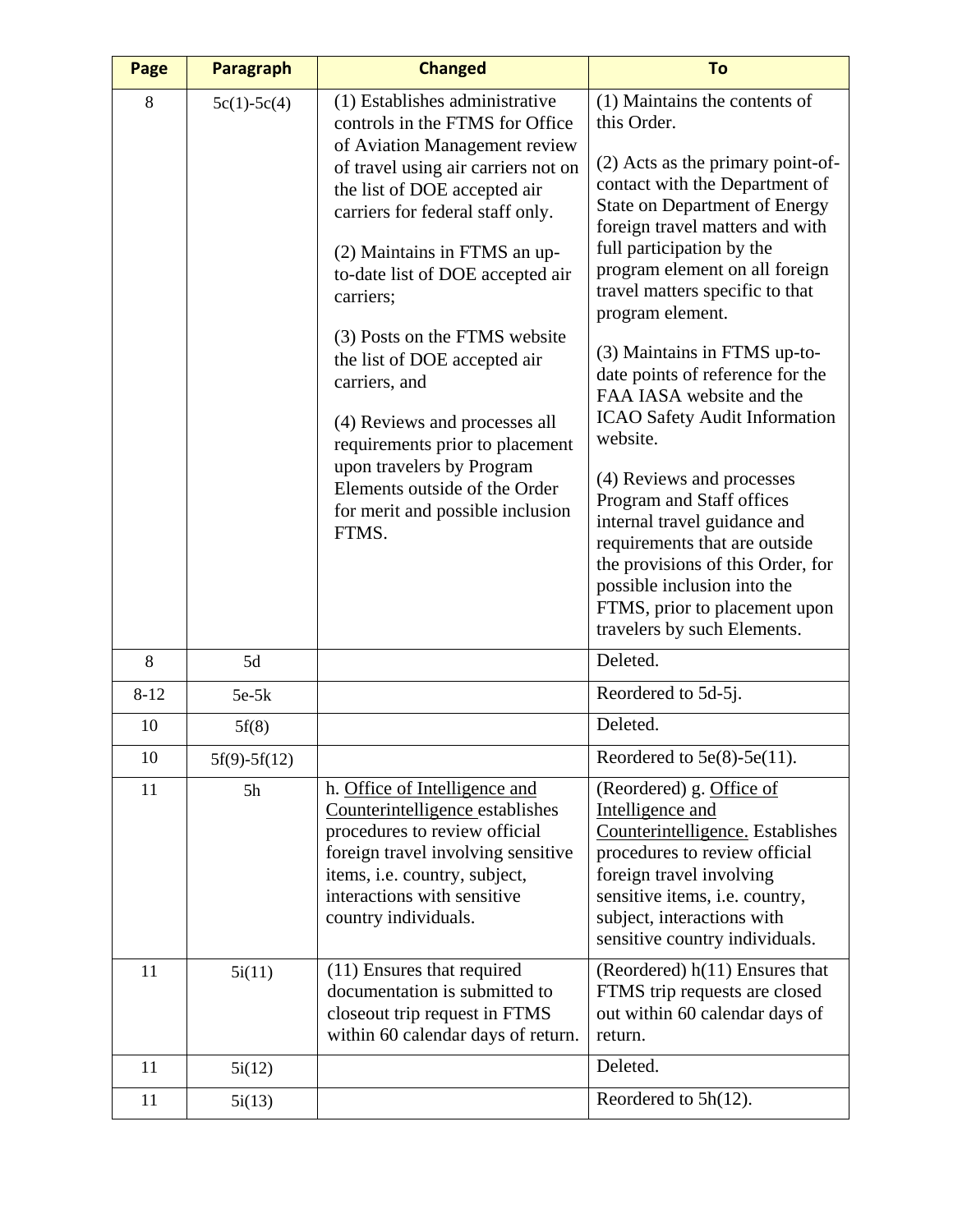| Page                           | <b>Paragraph</b> | <b>Changed</b>                                                                                                                                                                                                                                                                                                                                                                                                                                                                                                                 | To                                                                                                                                                                                                                                                                                                                                                                                                                                                                                                                                                                                                                                |
|--------------------------------|------------------|--------------------------------------------------------------------------------------------------------------------------------------------------------------------------------------------------------------------------------------------------------------------------------------------------------------------------------------------------------------------------------------------------------------------------------------------------------------------------------------------------------------------------------|-----------------------------------------------------------------------------------------------------------------------------------------------------------------------------------------------------------------------------------------------------------------------------------------------------------------------------------------------------------------------------------------------------------------------------------------------------------------------------------------------------------------------------------------------------------------------------------------------------------------------------------|
| Attach<br>ment $1$ ,<br>page 2 | 1g               | g. Ensure travelers are on DOE-<br>accepted airline carriers. The<br>site/facility will have<br>responsibility to establish<br>procedures and policy involving<br>the traveler for reviewing and<br>making a determination as to the<br>necessity to travel and the<br>method of travel when an airline<br>carrier is not on the DOE-<br>accepted airline carrier list. The<br><b>Office of Aviation Management</b><br>will be available for consultation<br>on airlines that are not on the<br>DOE-accepted airline carriers. | f. Ensure travelers are on airline<br>carriers that are licensed by<br>IASA Category 1 countries or<br>those countries that have<br>implemented ICAO Safety<br>Standards. The site/facility will<br>have responsibility have<br>responsibility to establish<br>procedures and policy<br>involving the traveler for<br>reviewing and making a<br>determination as to the<br>necessity to travel and the<br>method of travel when an<br>airline carrier is not licensed by<br>a Category 1 country on FAA<br><b>IASA</b> Results list or a country<br>that has not achieved adequate<br>implementation of ICAO<br>Safety Standards. |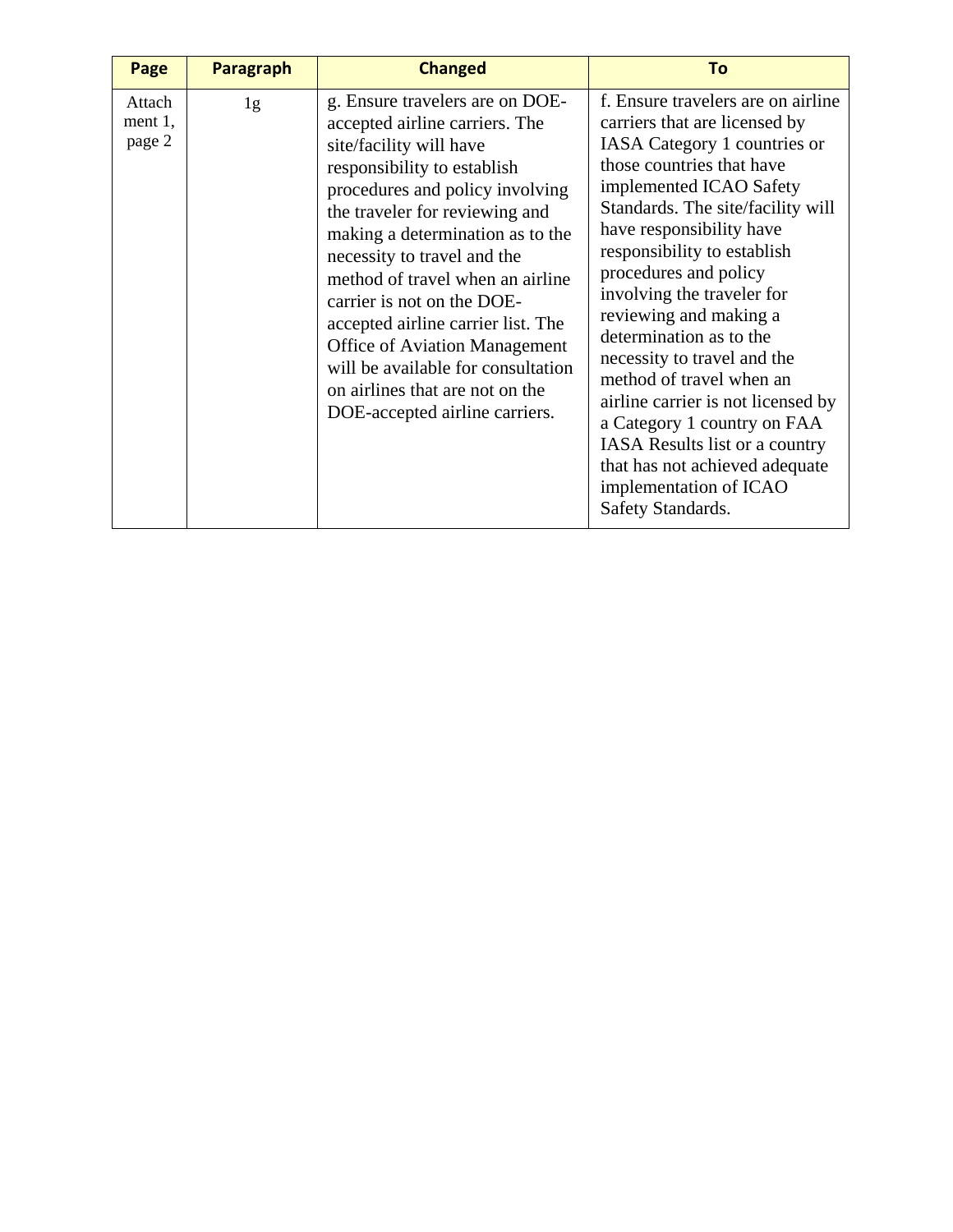| Page                           | <b>Paragraph</b> | <b>Changed</b>                                                                                                                                                                                                                                                                                                                                                                                                                                                                                                                                                                                                                                                                                                                                                                                                                                                                                                                                                                                                                                                                                                                               | To                                                                                                                                                                                                                                                 |
|--------------------------------|------------------|----------------------------------------------------------------------------------------------------------------------------------------------------------------------------------------------------------------------------------------------------------------------------------------------------------------------------------------------------------------------------------------------------------------------------------------------------------------------------------------------------------------------------------------------------------------------------------------------------------------------------------------------------------------------------------------------------------------------------------------------------------------------------------------------------------------------------------------------------------------------------------------------------------------------------------------------------------------------------------------------------------------------------------------------------------------------------------------------------------------------------------------------|----------------------------------------------------------------------------------------------------------------------------------------------------------------------------------------------------------------------------------------------------|
| Attach<br>ment $1$ ,<br>page 3 | $1n-1p$          | o. Comply with Department of<br>State requirements that personnel<br>embarking on foreign travel for<br>30 consecutive days or more<br>must take the Serving Abroad for<br>Families & Employees<br>(S.A.F.E.) training. The S.A.F.E.<br>training includes two courses,<br>namely, "Security Overseas<br>Seminar" and "Introduction to<br>Working in an Embassy."<br>p. S.A.F.E. training is available<br>at no cost at<br>https://ftms.doe.gov/SAFE_login<br>.cfm.<br>p. Comply with the Department<br>of State requirement for those<br>traveling to Iraq,<br>Afghanistan, Pakistan, Yemen,<br>and parts of Mexico (Tijuana,<br>Nogales, Ciudad Juarez, Nuevo<br>Laredo, Matamoros, and<br>Monterrey) for more than 30<br>days or Sudan for more than 60<br>days as such travelers are<br>required to take the Foreign<br>Affairs Counter-Threat (FACT)<br>Course through the Department<br>of State on-site at the Department<br>of State Foreign Service Institute,<br>Washington, D.C. Due to<br>political climates, the current list<br>of countries may be adjusted by<br>the Department of State. More<br>information can be found at | n. Adhere to the Department of<br>State's training requirements for<br>overseas travel. More<br>information may be found at<br>http://www.state.gov/m/fsi/tc/se<br>curitytraining/index.htm and<br>https://fsitraining.state.gov/Hom<br>e/Index/8. |
| Attach                         | 1r               | https://crs.state.gov/Pages/OT-<br>$610 \text{.aspx}$                                                                                                                                                                                                                                                                                                                                                                                                                                                                                                                                                                                                                                                                                                                                                                                                                                                                                                                                                                                                                                                                                        | Reordered to 1o.                                                                                                                                                                                                                                   |
| ment $1$ ,<br>page 3           |                  |                                                                                                                                                                                                                                                                                                                                                                                                                                                                                                                                                                                                                                                                                                                                                                                                                                                                                                                                                                                                                                                                                                                                              |                                                                                                                                                                                                                                                    |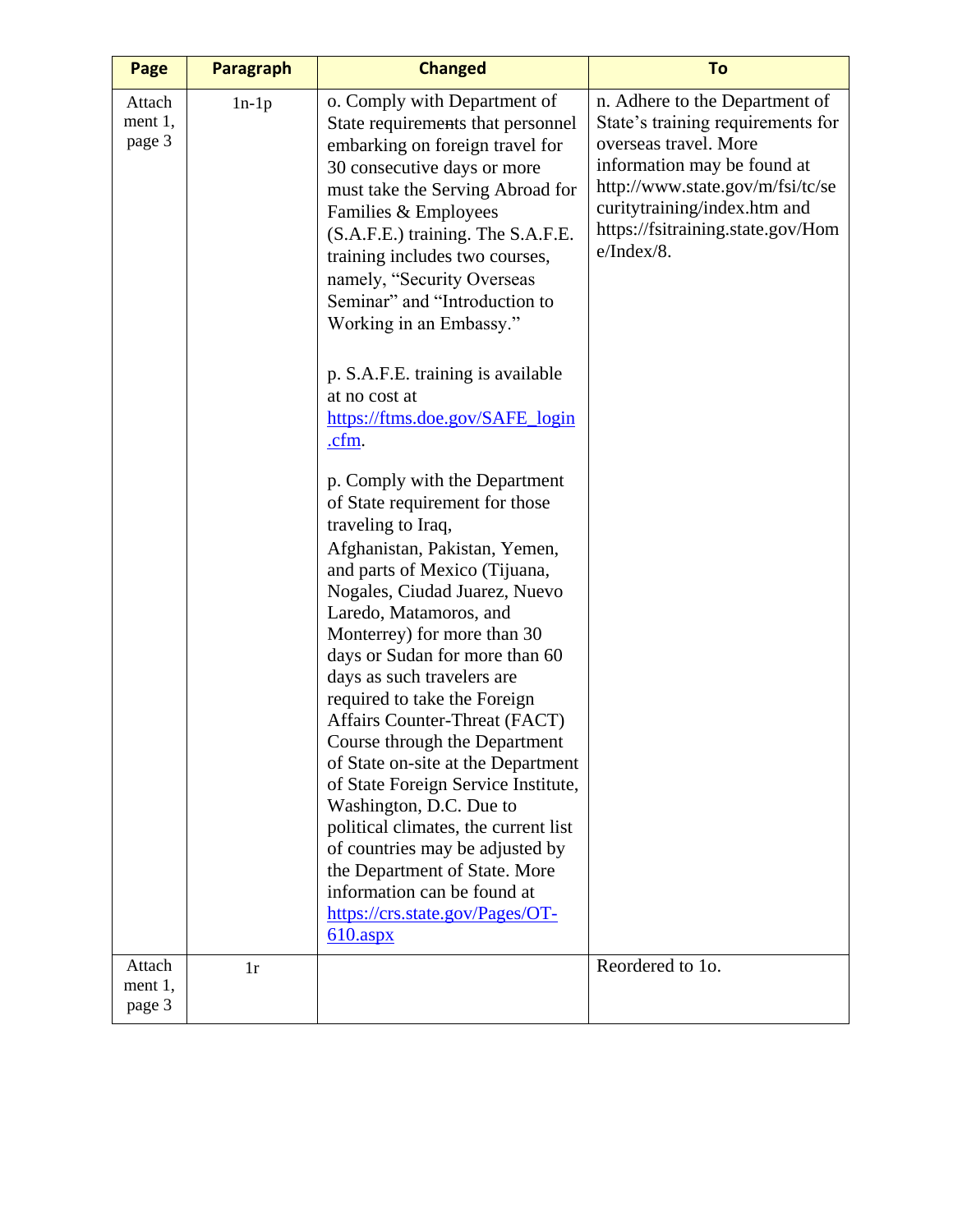| Page                        | <b>Paragraph</b> | <b>Changed</b>                                                                                                                                                                                                                                         | <b>To</b>                                                                                                                                                     |
|-----------------------------|------------------|--------------------------------------------------------------------------------------------------------------------------------------------------------------------------------------------------------------------------------------------------------|---------------------------------------------------------------------------------------------------------------------------------------------------------------|
| Attach<br>ment 1,<br>page 3 | 1s               | r. Personal leave in conjunction<br>with official and work for others<br>(WFO) travel may be granted on<br>a two business day to one<br>personal day ratio (2:1), travel<br>days to and from business<br>location will be considered<br>business days. | Deleted.                                                                                                                                                      |
| Attach<br>ment 46           | 3a               | a. For each trip, contractors must<br>submit required documentation<br>to complete close out in FTMS<br>within 60 calendar days after<br>return to their duty station.                                                                                 | a. For each trip, contractors<br>must complete close out in<br>FTMS within 60 calendar days<br>after return to their duty station.                            |
|                             | 3 <sub>b</sub>   | b. For each trip, contractors must<br>provide all travel costs by leg of<br>the trip, including but not limited<br>to lodging and meal costs, for<br>entry into FTMS.                                                                                  | (Reordered to 3c.) For each trip,<br>contractors must provide<br>estimated travel costs, including<br>but not limited to lodging and<br>meal costs into FTMS. |
|                             | 3c               |                                                                                                                                                                                                                                                        | Reordered to 3b.                                                                                                                                              |
| Attach<br>ment 2,<br>page 1 | 18               | 18. Open Skies Agreement,<br>http://www.gsa.gov/portal/conten<br>t/103191                                                                                                                                                                              | Added.                                                                                                                                                        |
| Attach<br>ment 3            | 8                | 8. Personal leave. Leave that is<br>considered non-workdays when<br>travel expenses cannot be<br>reimbursed.                                                                                                                                           | Deleted.                                                                                                                                                      |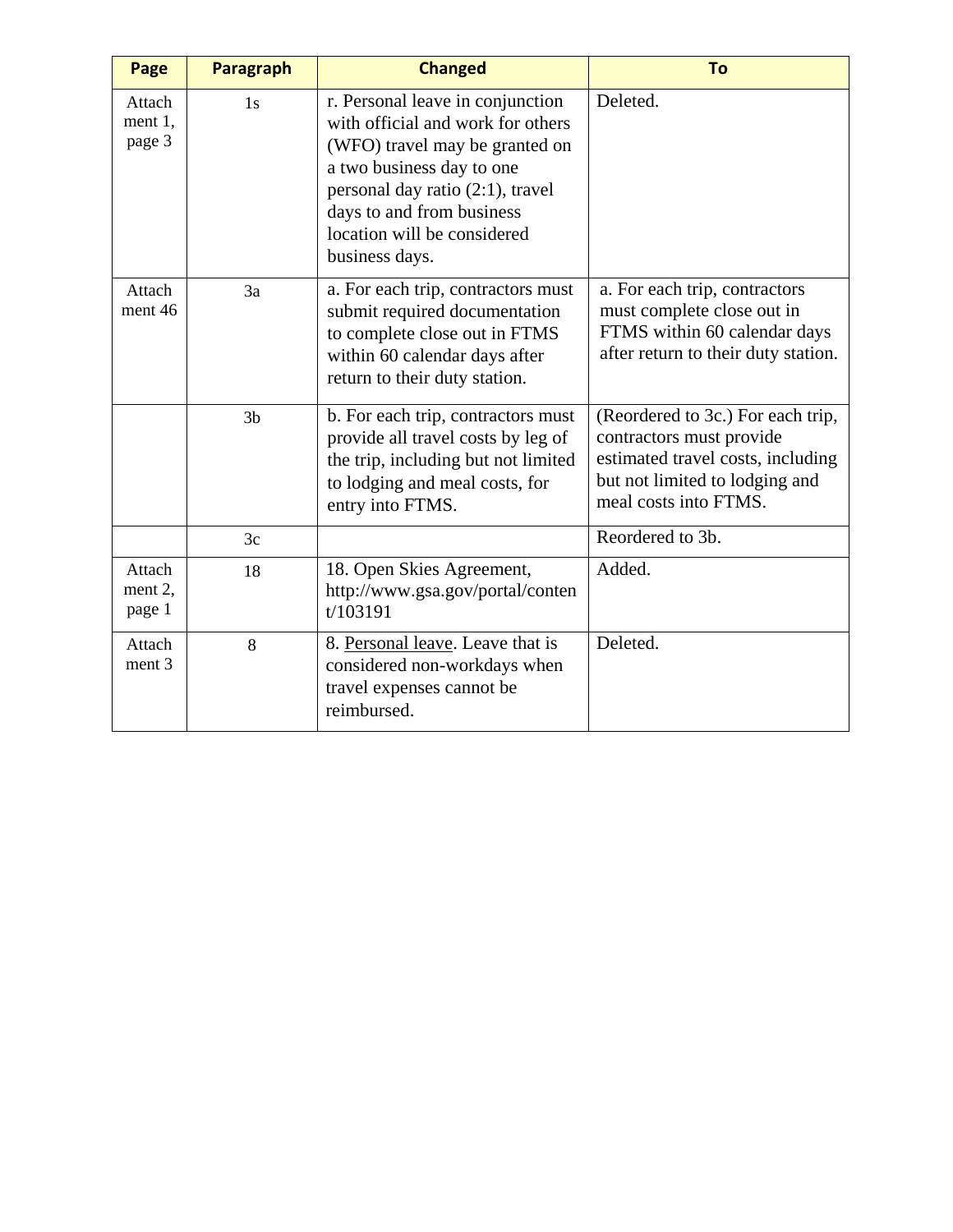# **U.S. Department of Energy ORDER Washington, D.C.**



Approved: 4-2-2012 Chg 1 (Pg Chg): 8-13-2015 Chg 2 (Minor Revision): 8-9-2016

# **SUBJECT:** OFFICIAL FOREIGN TRAVEL

### 1. OBJECTIVE.

- a. To establish Department of Energy (DOE) requirements and responsibilities governing official foreign travel by Federal and contractor employees.
- b. This Order is in addition to the Federal Travel Regulation Chapters 301 and 304, DOE O 552.1A, Travel Policy and Procedures, dated 2-17-06, and DOE M 552.1-1A, U.S. Department of Energy Travel Manual, dated 2-17-06.
- 2. CANCELLATION. This Order cancels DOE O 551.1C, Official Foreign Travel, dated 6-24-08. Cancellation of a directive does not, by itself, modify or otherwise affect any contractual obligation to comply with the directive. Contractor requirement documents (CRDs) that have been incorporated into or attached to a contract remain in effect until the contract is modified to either eliminate requirements that are no longer applicable or substitute a new set of requirements.

# 3. APPLICABILITY.

a. All Departmental Elements. Except for the exclusion listed in paragraph 3c, this Order applies to all Departmental elements, including those created after the Order is issued. (Go to [https://www.directives.doe.gov/pdfs/reftools/org-list.pdf](http://www.directives.doe.gov/pdfs/reftools/org-list.pdf)  for the current listing of Departmental elements.)

The Administrator of the National Nuclear Security Administration (NNSA) will assure that NNSA employees and contractors comply with their respective responsibilities under this Order. Nothing in this Order will be construed to interfere with the NNSA Administrator's authority under section 3212(d) of Public Law (P.L.) 106-65 to establish Administration specific policies, unless disapproved by the Secretary.

# b. DOE Contractors.

- (1) The Contractor Requirements Document (CRD), Attachment 1, sets forth requirements of this Order that will apply to site/facility management contracts that include the CRD.
- (2) The CRD must be included in all site/facility management contracts that contain the clause at Title 48 Code of Federal Regulations (CFR) 952.247.70 Foreign Travel.
- (3) This Order may not automatically apply to other than site/facility management contracts. Application of any requirements of this directive to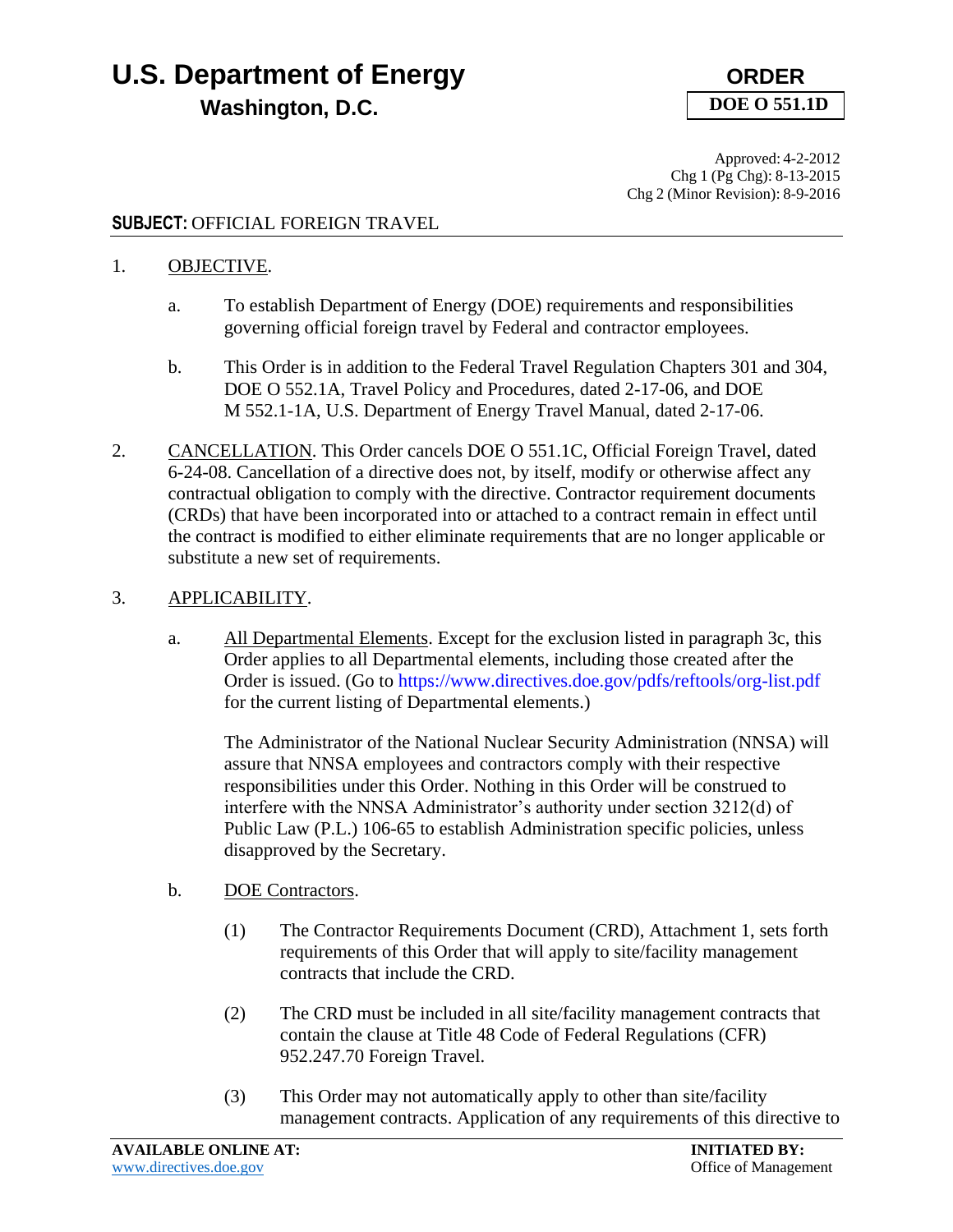other than site/facility management contracts will be communicated separately from this Order through the inclusion of the CRD. (See paragraph 5, Responsibilities.)

- (4) The officials identified in the responsibilities paragraphs are responsible for notifying contracting officers of which site/facility management contracts are affected. Once notified, contracting officers are responsible for incorporating the CRD into affected site/facility management contracts through the laws, regulations, and DOE directives clause of the contracts.
- (5) As the laws, regulations, and DOE directives clause of site/facility management contracts states, regardless of the performer of the work, site/facility management contractors with the CRD incorporated into their contracts are responsible for compliance with the requirements of the CRD. Affected site/facility management contractors are responsible for flowing down the requirements of the CRD to subcontractors at any tier to the extent necessary to ensure the site/facility management contractors' compliance with the requirements. In doing so, the contractor shall not unnecessarily or imprudently flow down requirements to subcontracts. That is, the contractor shall both ensure that it and its subcontractors comply with the requirements of this CRD; and only incur costs that would be incurred by a prudent person in the conduct of competitive business.
- c. Exclusions.
	- (1) In accordance with the responsibilities and authorities assigned by Executive Order 12344 (statutorily prescribed by Title 42 United States Code (U.S.C. 7158) and to ensure consistency throughout the joint Navy and DOE organization of the Naval Nuclear Propulsion Program, the Director of the Naval Nuclear Propulsion Program will implement and oversee all requirements and practices pertaining to this DOE Order for activities under the Director's cognizance.
	- (2) This Order does not apply to grantees.

# 4. REQUIREMENTS.

- a. General.
	- (1) Traveler must receive final DOE approval in the Foreign Travel Management System prior to traveling. Travel arrangements authorized without DOE approval and not recorded within FTMS are at the risk of the traveler and may not be reimbursable.
	- (2) Individuals traveling abroad for DOE are expected to comply with applicable immunization requirements associated with the travel, unless a medical exception is granted.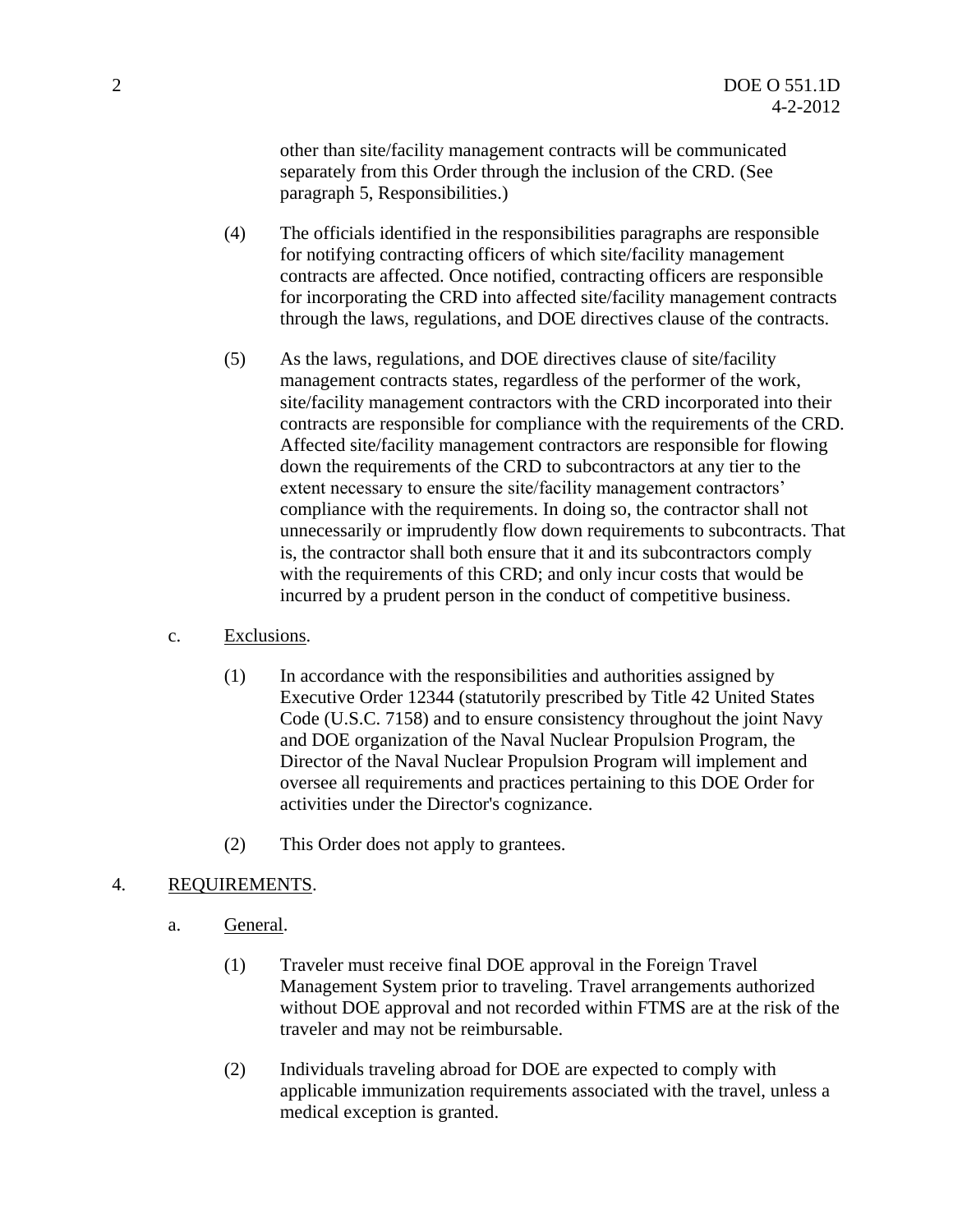- (3) Official foreign travel for DOE must be on air carriers that are licensed by a foreign country with a Category 1 rating as determined by the Federal Aviation Administration (FAA) International Aviation Safety Assessment (IASA) Program, or, countries that have achieved effective implementation of the International Civil Aviation Organization (ICAO) Safety Standards unless an exemption is granted by the Responsible Program Secretarial Officer.
- (4) Personal leave in conjunction with official travel and travel to perform Strategic Partnership Projects (SPP) may be granted, when approved by the traveler's supervisor in accordance with DOE O 322.1C, Pay and Leave Administration and Hours of Duty. Per diem or actual expenses during leave or non-workdays (weekend, legal Federal Government holiday, or other scheduled non-workdays), while on official travel may be reimbursed for Federal employees in accordance with the Federal Travel Regulation, Chapter 301, Part 301-11.

#### b. Foreign Travel Management System.

- (1) The Foreign Travel Management System (FTMS) is the official Departmental system for tracking, monitoring, reporting, and securing approval of all foreign travel conducted by Federal and contractor employees.
- (2) All official foreign travel requests shall be entered in the FTMS. This documentation should be added at least 30 calendar days before the proposed departure date, unless exigent circumstances exist. The FTMS request must be approved prior to departure.
- (3) If the traveler is NOT able to select an air carrier that is licensed by a country with adequate implementation of ICAO safety standards then:
	- (a) The traveler shall enter the travel request in FTMS and include all planned air carriers that serve their proposed flight routes.
	- (b) Final approval is not to be entered into FTMS until country clearance has been received and recorded in FTMS, as outlined in paragraph 4c.
- c. Host Country Clearance Requests.
	- (1) U.S. Government (USG) policy requires that country clearances be obtained for official travel to a foreign country. Individuals traveling in an official capacity for DOE must request and receive a country clearance from the U.S. Embassy in the country to be visited. Verbal approval should be followed up by the U.S. Embassy via an email or fax to the requesting program element.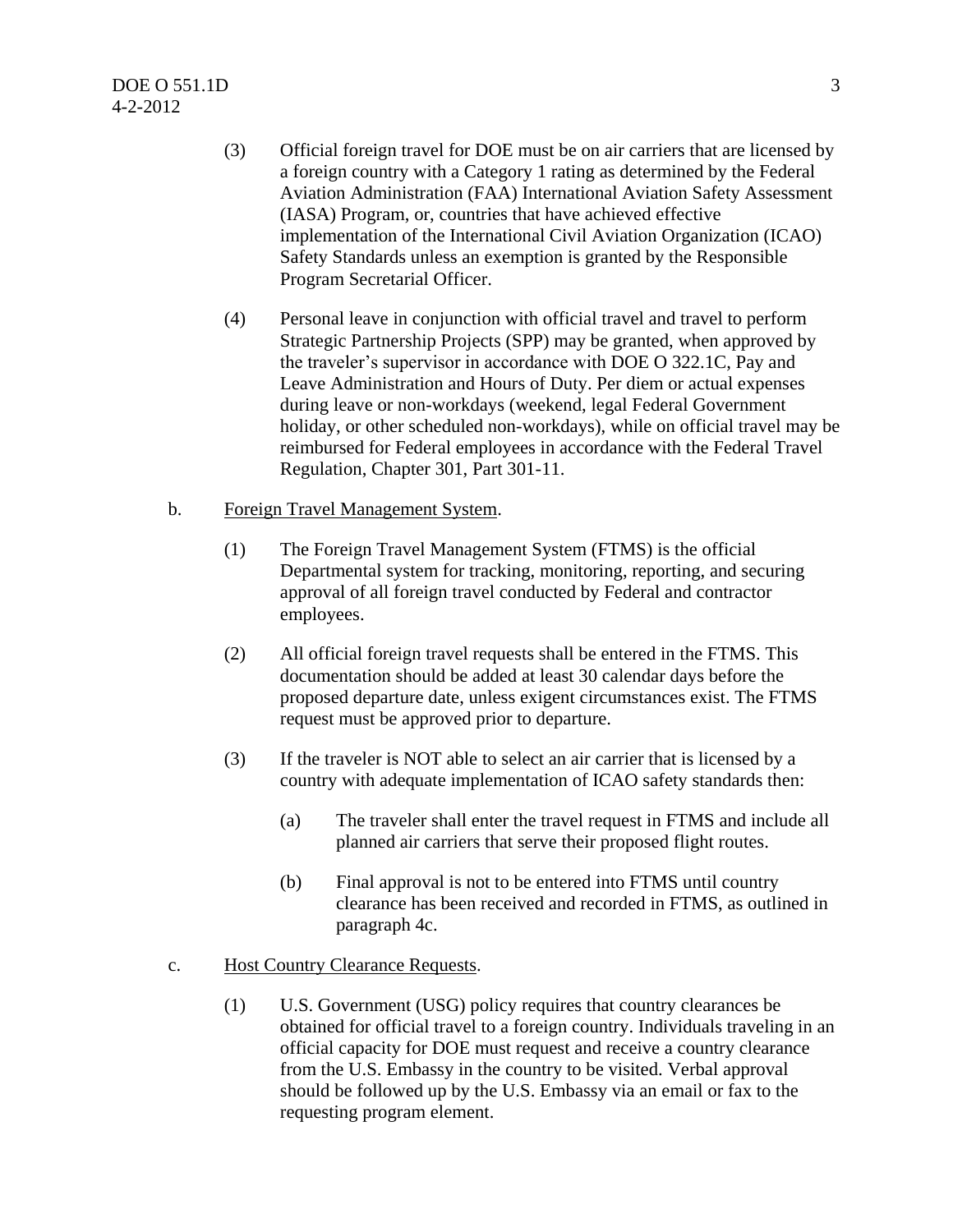- (2) Requests for country clearance should be submitted as soon as possible to receive appropriate and timely clearance to enter that country.
- (3) Adhere to the Department of State's training requirements for overseas travel. More information on required training may be found at http://www.state.gov/m/fsi/tc/securitytraining/index.htm and [https://fsitraining.state.gov/Home/Index/8.](https://fsitraining.state.gov/Home/Index/8)
- (4) The Deputy Chief of Staff will notify the Office of Cabinet Affairs, the White House, of proposed travel by Secretarial Officers and the Secretary of Energy.
- d. Passports.
	- (1) The Department will provide an official or diplomatic passport to U.S. citizens, at DOE expense for approved foreign travel to conduct official departmental business abroad. The acquisition of a diplomatic passport depends on the type of activities conducted by the traveler for USG.
	- (2) All Federal employees who are U.S. citizens traveling to a foreign country on official business for DOE must obtain an official or diplomatic passport and, when required, appropriate official visas prior to leaving the United States. It is a "violation of sovereignty" for federal employees to use a tourist (personal) passport when traveling in an official capacity. It misrepresents the true purpose for which the traveler has entered the country. This can have a serious and adverse effect on our reciprocal relations with foreign countries and is strongly discouraged by the U.S. Department of State.
	- (3) The DOE Office of Travel Management maintains Departmental responsibility for the management and accountability of all DOE official and diplomatic passports.
	- (4) When the official and/or diplomatic passport is not in use the traveler has the responsibility to safeguard their own passports.
	- (5) Prior to receipt of a passport, each traveler or person with authorization for pickup must sign and date the record of release maintained in the Office of Travel Management. If a field traveler does not have a local contact that would pick up and forward the passport to the traveler, the Office of Travel Management will overnight mail the traveler's passport to the traveler and sign and date the record of release and note the shipping account number used to forward the passport.
	- (6) DOE emergency response teams or designated personnel including personnel required to cross an international border to conduct business on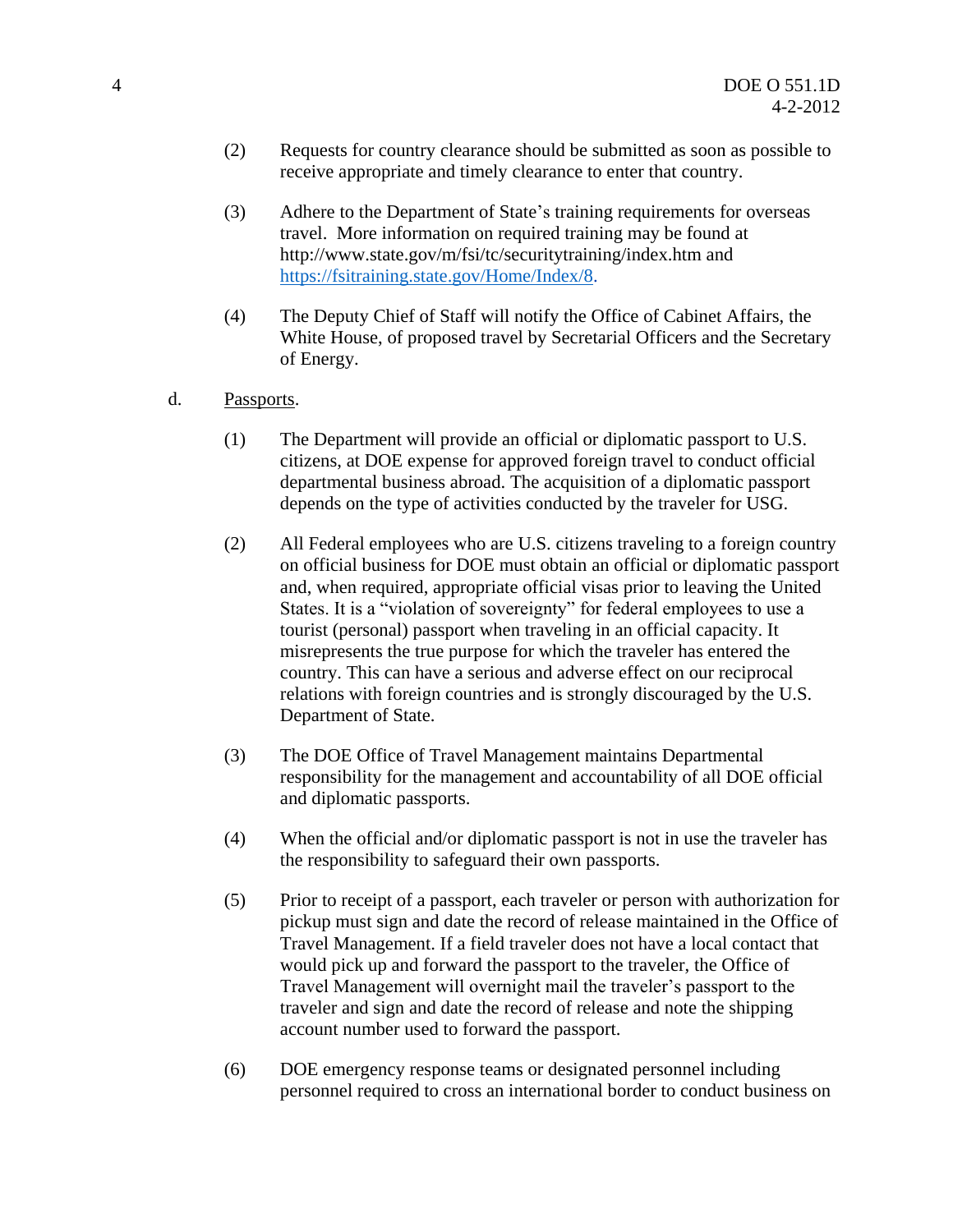a daily or short notice basis must provide protocol for the maintenance and protection of their official/diplomatic passports.

(7) Employees must turn in their Official and/or Diplomatic passport to the Office of Travel Management when there is a change in employment status, such as a transfers to other agencies, resignation, or retirement.

#### e. Review Procedures.

- (1) Each organization must have an approval process for official foreign travel. FTMS will issue notification of travel to the appropriate security and program officials (i.e., Office of Intelligence and Counterintelligence, Office of Headquarters Security Operations, and Office of Defense Nuclear Nonproliferation) to ensure review for compliance with U.S. and DOE official security policies and guidance.
- (2) Final approval for official foreign travel conducted by federal employees can be granted only by the Responsible Program Secretarial Officer or Under Secretary and Administrator, NNSA or their designee that is funding the official foreign travel, or if there is no DOE funding, the official having programmatic responsibilities associated with the official foreign travel.
- (3) Substantial changes listed below will require reapproval:
	- (a) addition of one or more countries in the trip request, and
	- (b) change in trip sensitivity from nonsensitive to sensitive.
- f. Counterintelligence Briefings. All Federal employees traveling to sensitive countries, and/or interacting with sensitive country foreign nationals regardless of destination country, will be provided appropriate prebriefings and debriefings by and at the discretion of the Office of Intelligence and Counterintelligence.
- g. Trip Closeout.
	- (1) The Responsible Program Secretarial Officer or Deputy Administrator, NNSA, is responsible for determining trip report requirements by the traveler upon completion of travel, where appropriate, after return to duty station, with the exception of advance and security personnel supporting travel by the Secretary, the Deputy Secretary, or an Under Secretary.
	- (2) Classified information shall NOT be included in trip reports. If a Program Element requires a trip report outside of FTMS for a trip that concerns a classified subject area, the report must be reviewed by a derivative classifier to ensure that it contains no classified or controlled unclassified information, in accordance with DOE O 475.2, "Identifying Classified Information," or its successors as well as applicable regulations and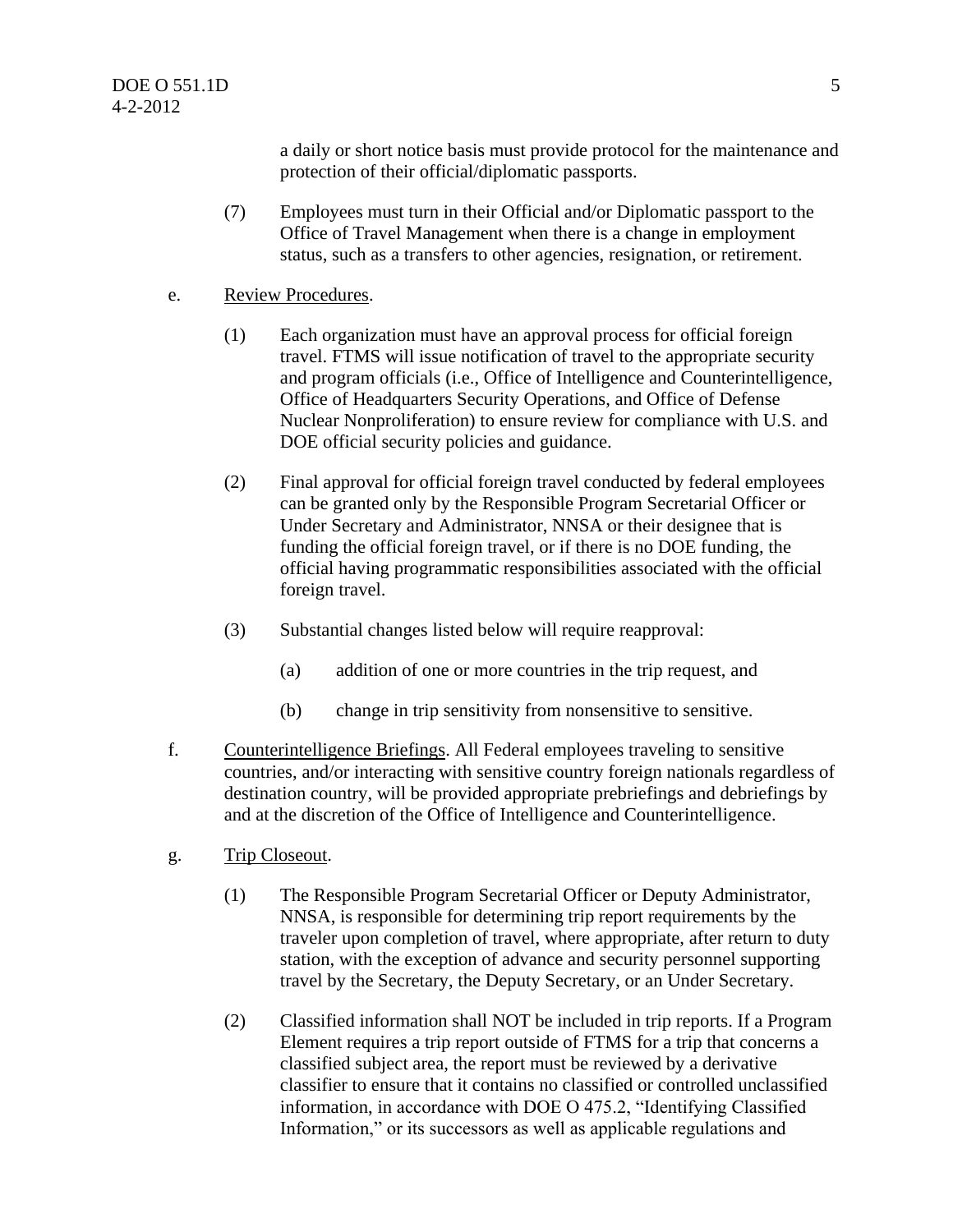directives for Official Use Only and Unclassified Controlled Nuclear Information.

- (3) The traveler/travel arranger will provide the estimated travel cost for reimbursement, into the FTMS.
- (4) All trip requests should be closed out in FTMS within 60 calendar days of traveler's return date.
- h. Travel by the Office of the Secretary of Energy and Program Secretarial Officers.
	- (1) For the purposes of this Order, the Chief of Staff (COS) to the Secretary or designee serves as head of the organization and in that capacity, approves and authorizes travel for the Office of the Secretary and all officials who report directly to the Secretary.
	- (2) After authorizing travel for the Secretary, the COS must approve a draft budget for the trip and forward it to the Office of Management. Only the COS or his/her designee may authorize trip expenditures. No expenses in excess of the approved mission budget can be incurred without prior approval from the COS or his/her designee.
	- (3) The COS reviews and approves all participation in Secretarial travel, including that of DOE employees, contractors, representatives from other agencies, and private sector participants.
	- (4) Due to the unique nature of travel by the Secretary, Deputy Secretary, or Under Secretaries, trip reports, where appropriate, for their travel will be maintained by the Executive Secretary.
- i. Security.
	- (1) Each organization will have access to official foreign travel data under its cognizance in FTMS. The Office of the Secretary, Office of Management, and Office of Intelligence and Counterintelligence will have access to all FTMS data.
	- (2) Access to FTMS information on travel of the Secretary, Deputy Secretary, and Under Secretaries, members of their staffs, and security personnel directly supporting them will be limited to the Office of the Secretary, the Office of Management, and the designated Agency ethics official. The Office of Management may distribute this information only with the authorization of the Office of the Secretary.
	- (3) Disclosure of information contained within FTMS, except for the purpose of obtaining country clearance, is prohibited unless approved by the Office of the Secretary. Reports for disclosure outside DOE will be prepared by or coordinated with the Office of Management for review and approval by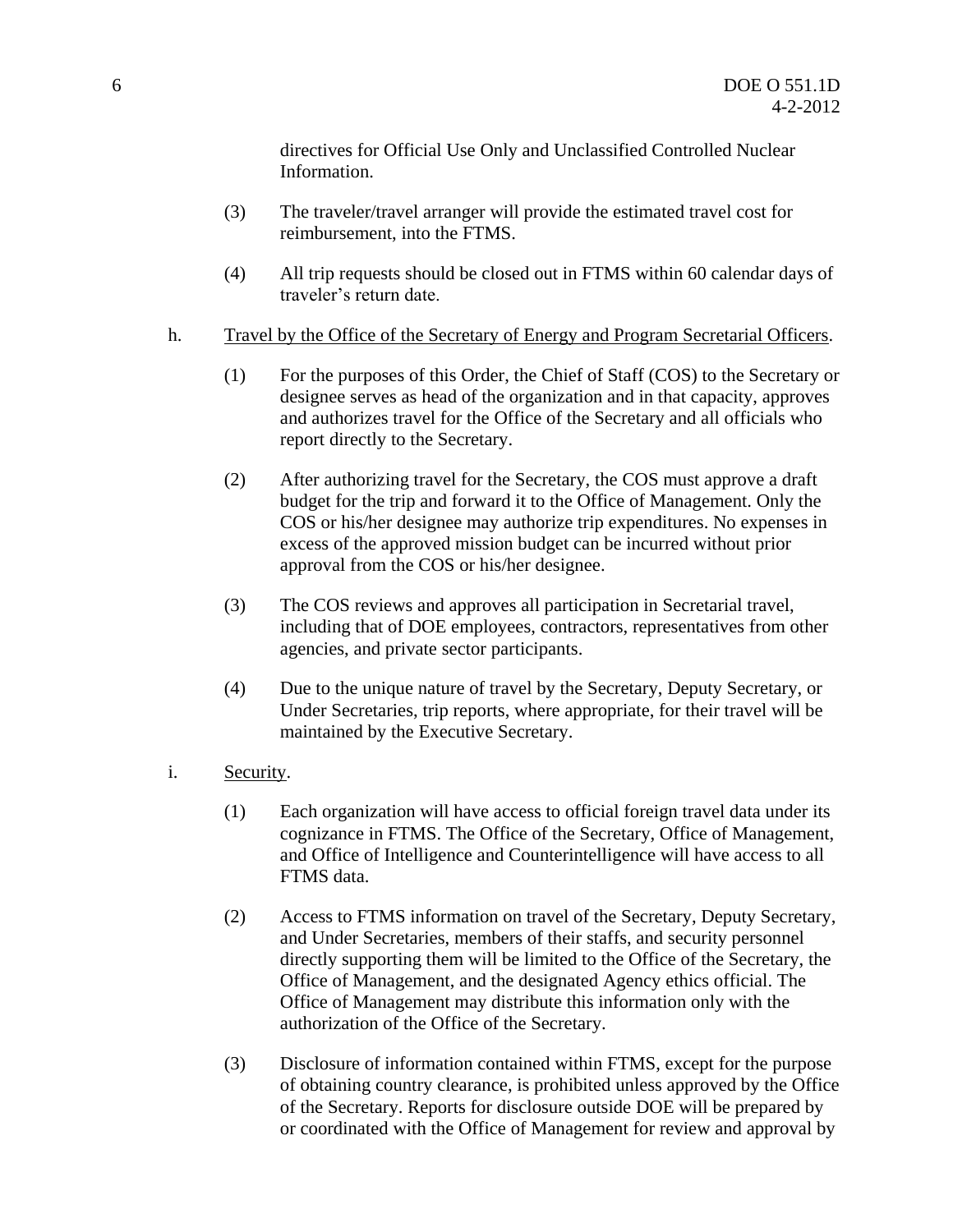the Office of the Secretary. The Office of Management will coordinate and develop approval procedures with the Office of the Secretary to meet its approval requirements.

- (4) Nothing in this Order will preclude access to FTMS information by Federal law enforcement agencies. Disclosures pursuant to the Freedom of Information Act and the Privacy Act will be in accordance with applicable Departmental regulations and directives, including classification review requirements for public release found in DOE O 475.2A, "Identifying Classified Information," and its successors. When appropriate, the Deputy Chief of Staff will be notified before disclosures to Federal law enforcement agencies or pursuant to the Freedom of Information Act and Privacy Act.
- (5) Office of Intelligence and Counterintelligence should establish procedures to review official foreign travel involving interactions with sensitive country individuals.
- j. Private Sector Participation.
	- (1) Private sector participants may accompany travelers when their participation is consistent with the goals of travel.
	- (2) Mission-specific, objective criteria for selecting participants from the private sector must be approved by the head of the organization before such participation is invited in accordance with 10 CFR 1060.101. Final approval for foreign travel by a private sector participant must be submitted to the Secretary, Deputy Secretary, or the responsible Under Secretary.

# 5. RESPONSIBILITIES.

- a. Deputy Chief of Staff to the Secretary. Represents the Office of the Secretary to implement the requirements set forth in paragraph 4h of this Order, as appropriate.
- b. Office of the Chief Financial Officer. Maintains the Foreign Travel Management System (FTMS).
- c. Office of Travel Management.
	- (1) Maintains the contents of this Order.
	- (2) Acts as the primary point-of-contact with the Department of State on Department of Energy foreign travel matters and with full participation by the program element on all foreign travel matters specific to that program element.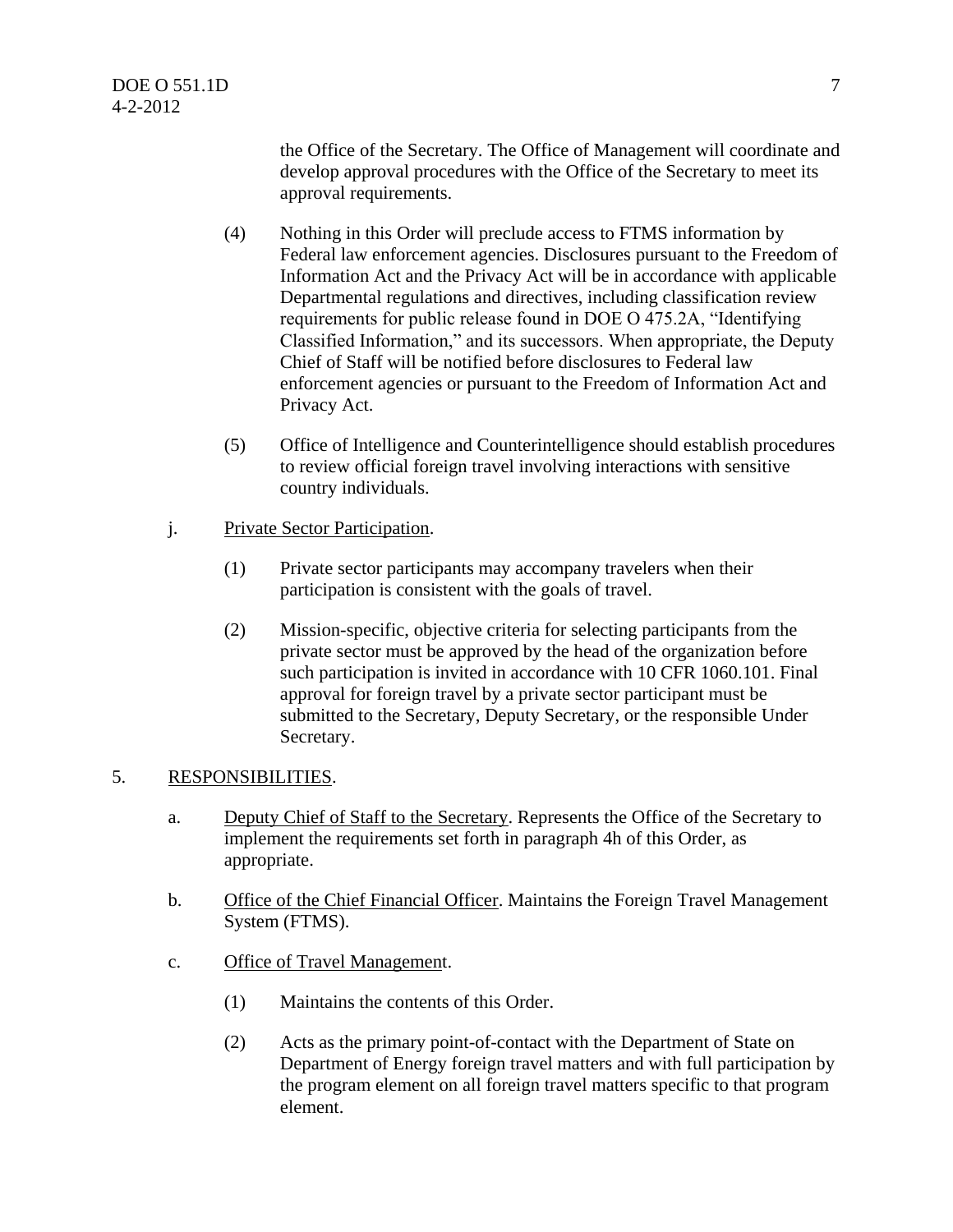- (3) Maintains in FTMS up-to-date points of reference for the FAA IASA website and the ICAO Safety Audit Information website.
- (4) Reviews and processes Program and Staff offices internal travel guidance and requirements that are outside the provisions of this Order, for possible inclusion into the FTMS, prior to placement upon travelers by such Elements.

#### d. Head of Traveler's Organization.

- (1) Ensures compliance with:
	- (a) programmatic requirements for travel, security issues, and effective use of resources;
	- (b) requirements governing conference management, adequacy of funding, and non-Federal source travel;
	- (c) U.S. national security, counterintelligence, and nonproliferation policies for travel to countries on the Sensitive Countries List or involving sensitive subjects;
	- (d) U.S. export control laws and regulations; and
	- (e) procedures established by the Office of Defense Nuclear Nonproliferation for reviewing official foreign travel to countries on the list of state sponsors of terrorism maintained by the Department of State.
- (2) Ensures that travel requests are entered into FTMS 30 calendar days prior to departure to comply with all requirements for review, approval, and country clearance unless exigent circumstances exist.
- (3) Ensures that official/diplomatic passports are obtained for official travel.
- (4) May request that an official passport be provided to contractor personnel who engage in frequent travel for the Department of Energy. The Department of State will determine whether an official or diplomatic passport must be issued.
- (5) Ensures that, prior to approving official foreign travel, consideration has been given to employee safety regarding travel including airline carriers and short-term medical and evacuation coverage to all countries.
- (6) May grant or delegate approval and oversight of all official foreign travel under their purview.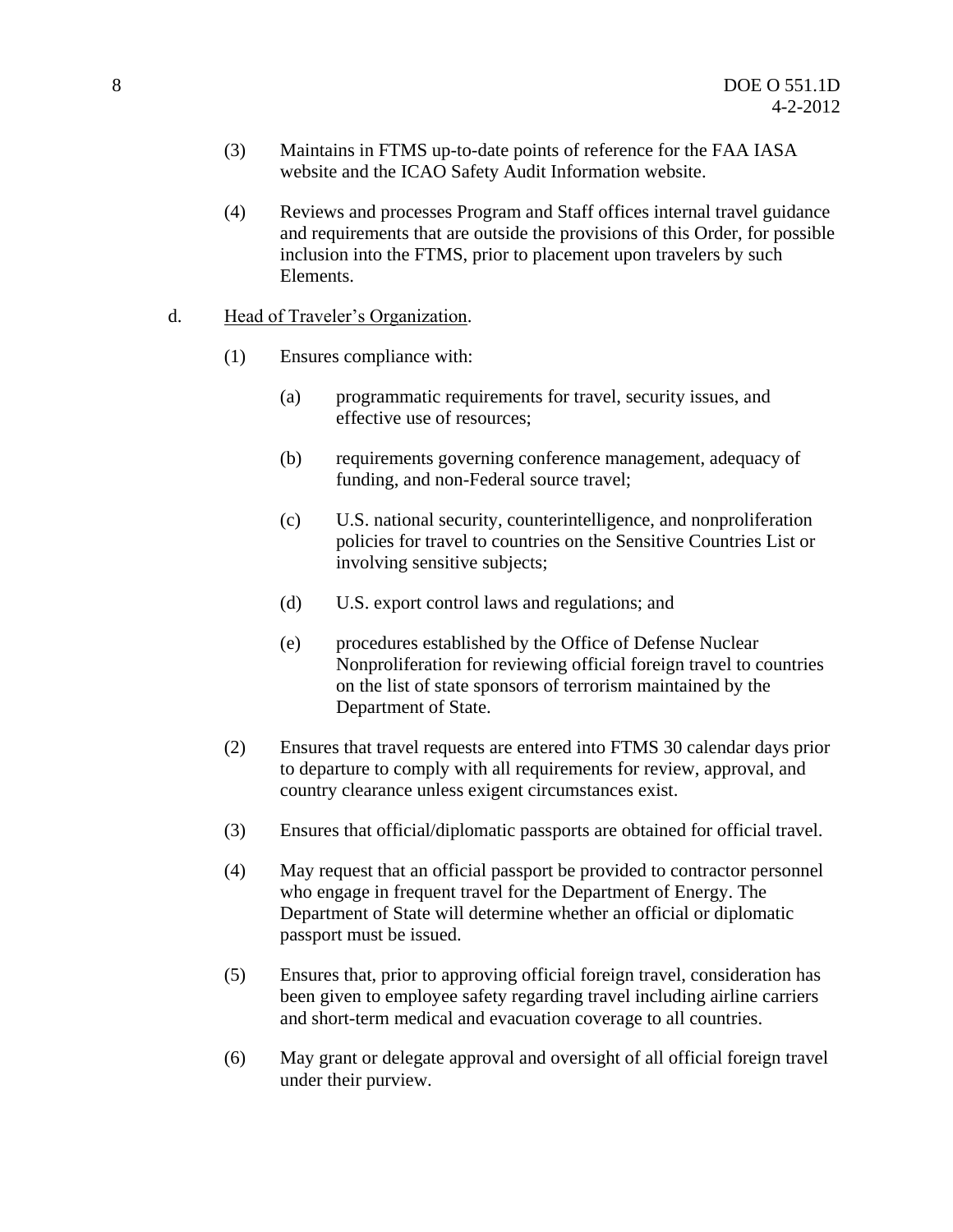- (7) Ensures closeout of trip requests in the FTMS within 60 calendar days of traveler's return date.
- e. Responsible Program Secretarial Officer. A term used by the DOE foreign travel community and in this Order to describe the approving Secretarial Officer or NNSA Deputy Administrator that is funding or has programmatic interest in the trip.
	- (1) Ensures implementation of the requirements of this Order in facilities under his/her cognizance.
	- (2) Instructs Field Element Managers to notify affected site/facility management contracting officers to incorporate the Contractor Requirements Document (CRD) of this Order into contracts. Ensures that procurement requests for new non-site/facility-management contracts require inclusion of the CRD of this Order in the resulting contracts, if appropriate.
	- (3) Develops and issues instructions for implementing this Order to organizations under his/her programmatic cognizance. Instructions for implementation are not to supersede this Order but provide additional program guidance to the travelers to accomplish the specific program element's missions and goals.
	- (4) Coordinates any additional requirements outside of this Order through the Office of Travel Management.
	- (5) Ensures that country clearance requirements are met and appropriately conveyed to the traveler.
	- (6) Ensures that appropriate country clearances have been granted before official foreign travel can begin.
	- (7) Ensures that official/diplomatic passports are obtained for official travel.
	- (8) Communicates with the traveler/travel arranger as to when an approval decision will be forthcoming.
	- (9) Grants or delegates the granting of final approval of official foreign travel funded by the program element under his/her cognizance, or if there is no DOE funding, having programmatic responsibilities associated with the requested travel.
	- (10) Establishes requirements for trip reports.
	- (11) Ensures completion of foreign travel closeout in FTMS within 60 calendar days of traveler's return.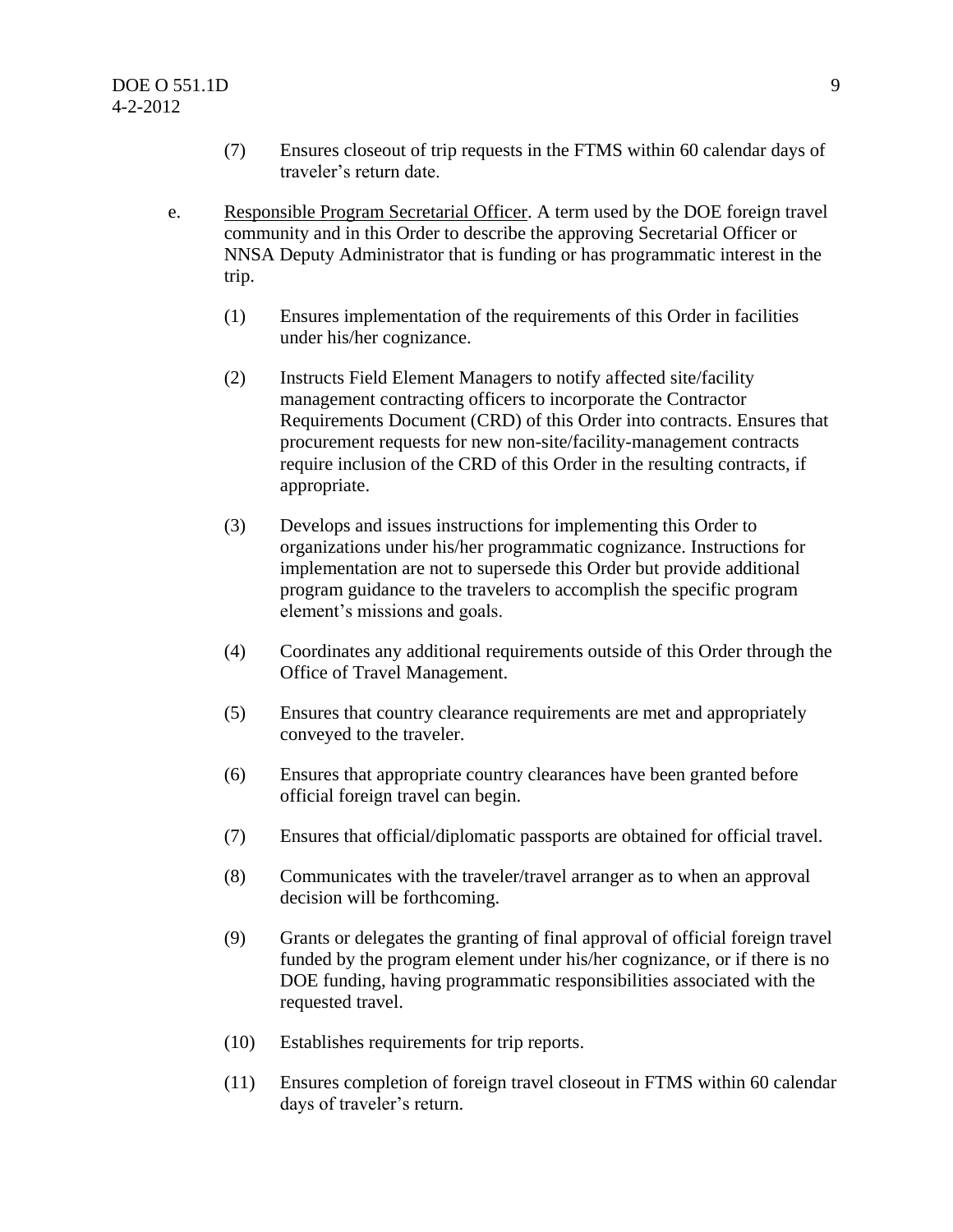# f. Contracting Officers.

- (1) After notification by the appropriate program official, incorporate the CRD into affected site/facility management contracts in accordance with the laws, regulations and DOE Directives clause of the contracts.
- (2) Assist procurement request originators who want to incorporate the requirements of the CRD of this Order in new non-site/facility management contracts, as appropriate.
- g. Office of Intelligence and Counterintelligence. Establishes procedures to review official foreign travel involving sensitive items, i.e. country, subject, interactions with sensitive country individuals.
- h. Federal Traveler.
	- (1) Reviews and becomes familiar with appropriate Federal travel regulations, DOE policies, orders, and guidance related to official foreign travel and aviation safety.
	- (2) Provides the required information for entry and approval in FTMS and provides required country clearance information in sufficient time to permit approval by the appropriate programmatic elements and to obtain clearance, as required, from the U.S. Embassy in the country to be visited.
	- (3) Provides a copy of the appropriate paperwork, i.e. granted country clearance, letter of invitation, to his/her program element when traveling for another organization.
	- (4) Receives country clearance, as required, from the U.S. Embassy in the country to be visited, through the Responsible Program Secretarial Office or Deputy Administrator, NNSA, before travel begins.
	- (5) Ensures that official/diplomatic passports are obtained for official travel.
	- (6) Ensures that visas, when required, are obtained for official travel.
	- (7) Checks with their Medical Support Staffs to ensure awareness of safety and health issues of the country to be visited.
	- (8) Discusses, with appropriate management, safety concerns related to upcoming or past travel.
	- (9) Declines travel if there is a concern about their personal safety.
	- (10) Ensures that information is submitted to update the FTMS when official foreign travel requests were entered and subsequently canceled or disapproved.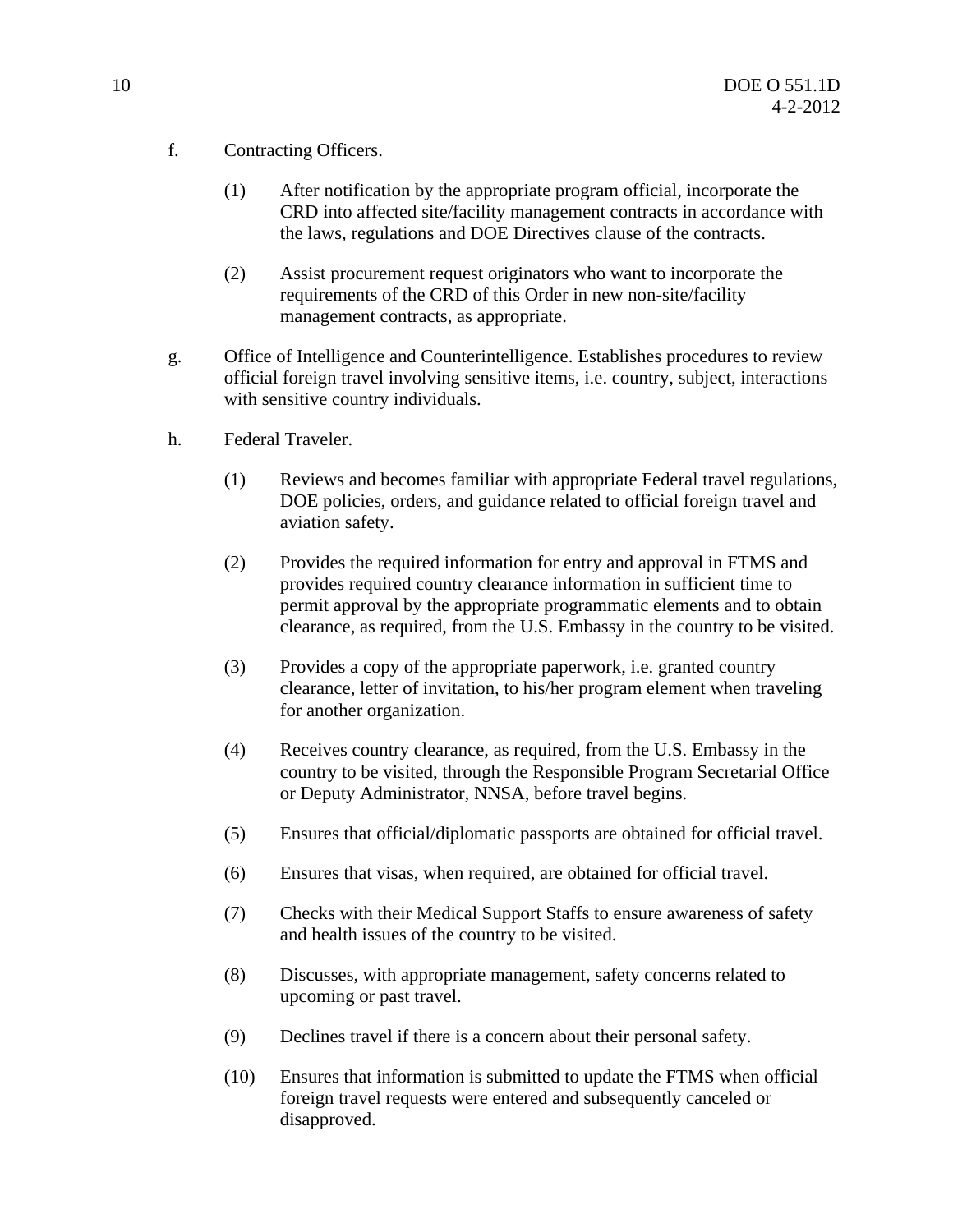- (11) Ensures that FTMS trip requests are closed out within 60 calendar days of return.
- (12) Ensures that information as to conference attendance, including but not limited to agenda and presentation, are attached to trip request in FTMS.
- i. Emergency Response Personnel. Provide briefings to appropriate offices/officials as requested upon return from emergency response activities travel.
- j. Office of Scheduling and Advance. Manages all Secretarial travel logistics.
- 6. CONTACT. Questions concerning this Order should be directed to the Office of Management, 202-586-4048.

BY ORDER OF THE SECRETARY OF ENERGY:



ELIZABETH SHERWOOD-RANDALL Deputy Secretary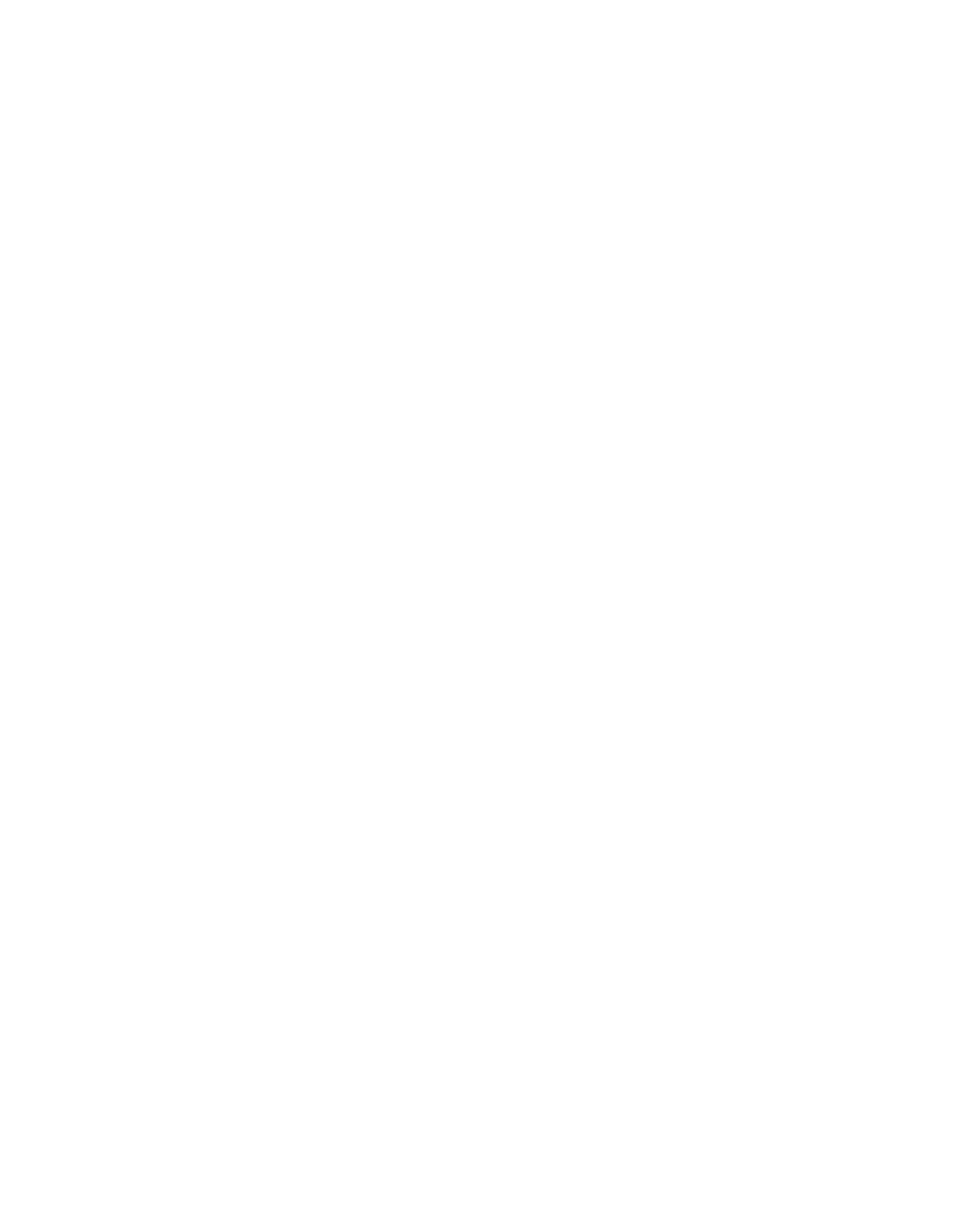### **CONTRACTOR REQUIREMENTS DOCUMENT DOE O 551.1D,** *OFFICIAL FOREIGN TRAVEL*

Regardless of the performer of the work, the contractor is responsible for compliance with the requirements of this Contractor Requirements Document (CRD). The contractor is responsible for flowing down the requirements of this CRD to subcontracts at any tier to the extent necessary to ensure the contractor's compliance with the requirements.

This CRD establishes the requirements for Department of Energy (DOE) contractors.

Disclosure of information contained in the Foreign Travel Management System (FTMS), except for the purpose of obtaining country clearance, is prohibited unless approved by the Office of the Secretary. Foreign travel information may also be classified or unclassified controlled information and subject to the protections applicable to the corresponding category of information. In addition to the requirements in this CRD, contractors are subject to the information set forth in Attachments 2 and 3 to DOE O 551.1D.

- 1. In preparing for or performing official foreign travel, contractors must comply with the following requirements.
	- a. Review, approve, and oversee all foreign travel under their purview.
	- b. Establish appropriate internal controls to ensure accountability within their organizations.
	- c. Laboratory and other facility site contractors are delegated the authority to approve foreign travel at the site/facility. This authority will enable the site/facility to purchase airline tickets in a more timely manner with potential cost savings to the site/facility. The Responsible Program Secretarial Officer or Deputy Administrator, NNSA, will have five (5) business days from the date of the site/facility approval to review the travel and disapprove, if necessary. In addition, the Responsible Program Secretarial Officer or Deputy Administrator, NNSA, may request clarification or justification of costs at any point in the process as part of financial due diligence of appropriated funds. If a Contractor fails to meet the requirements set forth in the CRD, including specifically that of securing granted country clearance prior to departure, the corresponding laboratory/site may have its delegation of authority revoked.
	- d. Ensure that official or diplomatic passport requests are submitted to the Responsible Program Secretarial Officer or Deputy Administrator, NNSA for review, approval, and submission to the Department of State. The Department of State does not require contractors to obtain an official passport when conducting USG business, but the Program Office may decide that based on the contractor's mission that it would be beneficial for the contractor to have an official passport and request the Department of State to issue an official passport. The Department of State will determine whether an official or diplomatic passport is warranted. If an official or diplomatic passport has been issued to the contractor, then the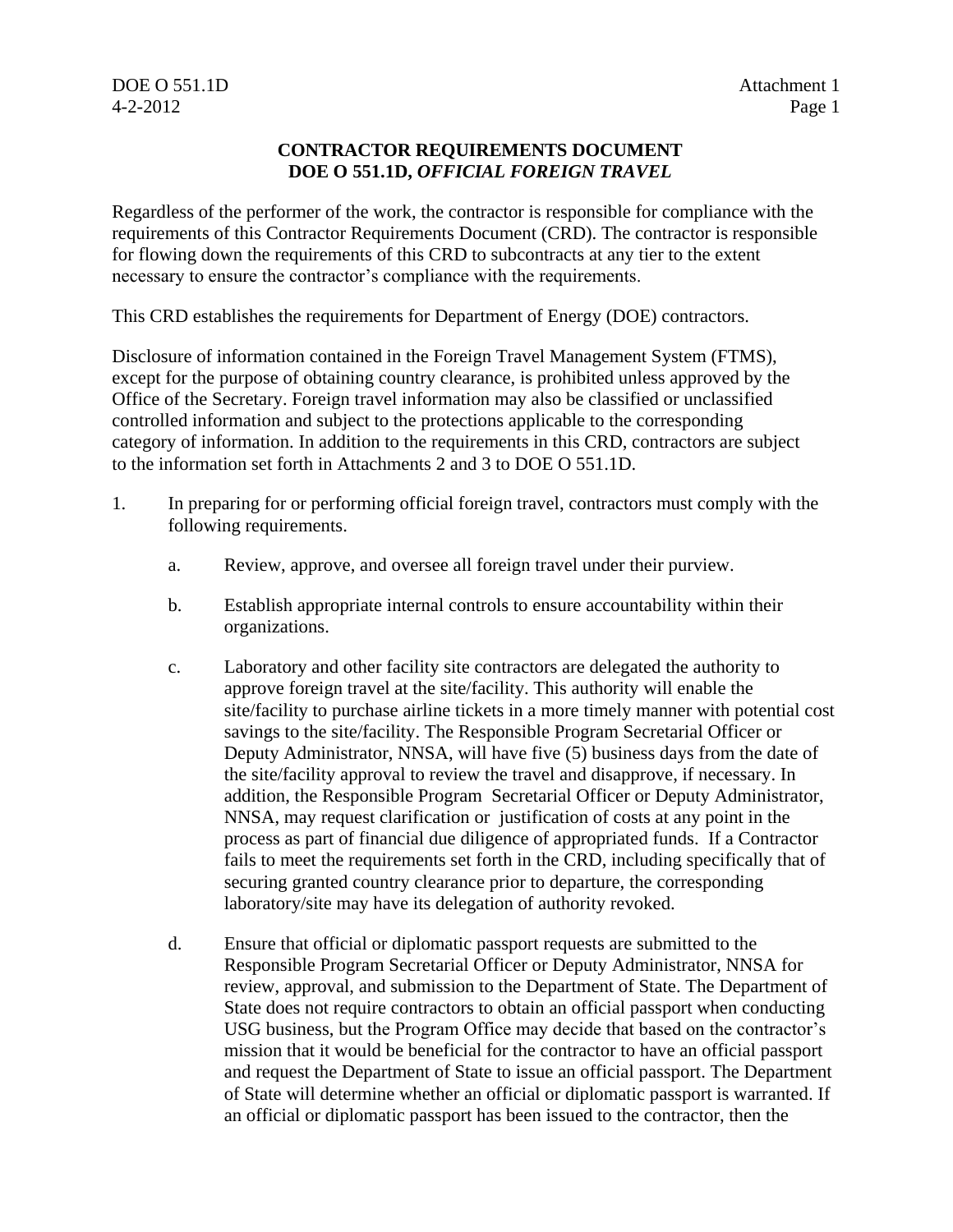contractor must only travel on the official or diplomatic passport (except in cases where the USG does not have diplomatic relations with another country).

- e. Coordinate the review of official foreign travel as necessary with DOE officials responsible for export control and technology concerns and with DOE officials responsible for intelligence, counterintelligence and security when the traveler has an SCI clearance or the trip is for official DOE business.
- f. Ensure travelers are on airline carriers that are licensed by IASA Category 1 countries or those countries that have implemented ICAO Safety Standards. The site/facility will have responsibility have responsibility to establish procedures and policy involving the traveler for reviewing and making a determination as to the necessity to travel and the method of travel when an airline carrier is not licensed by a Category 1 country on FAA IASA Results list or a country that has not achieved adequate implementation of ICAO Safety Standards.
- g. Consult with export licensing officials at the Department of Commerce, State, Energy and Treasury, and the Nuclear Regulatory Commission, as appropriate, to ensure compliance with U.S. export laws and regulations applying to specific foreign travel requests.
- h. Comply with the following requirements for obtaining country clearance.
	- (1) Provide sufficient information for the Responsible Program Secretarial Officer or Deputy Administrator, NNSA, to provide notification to the U.S. Embassy in the country to be visited.
	- (2) Receive country clearance from the U.S. Embassy in the country to be visited before the start of the travel.
- i. Comply with pre-briefings, as appropriate, prior to the start of official foreign travel and provide debriefings, as appropriate, upon return by and at the discretion of the Office of Intelligence and Counterintelligence when travel is to a sensitive country, and/or interacting with sensitive country foreign nationals regardless of destination country, regardless of whether the traveler holds a security clearance.
- j. Coordinate with emergency response personnel to provide briefings to appropriate offices/officials as requested upon return from travel.
- k. Consider the travel risk and employee safety regarding travel including airline carriers and short-term medical and evacuation coverage to all countries.
- l. Check with Medical Health Support Services to ensure awareness of safety and health issues of the country to be visited.
- m. Ensure that visas, when required, are obtained for official travel.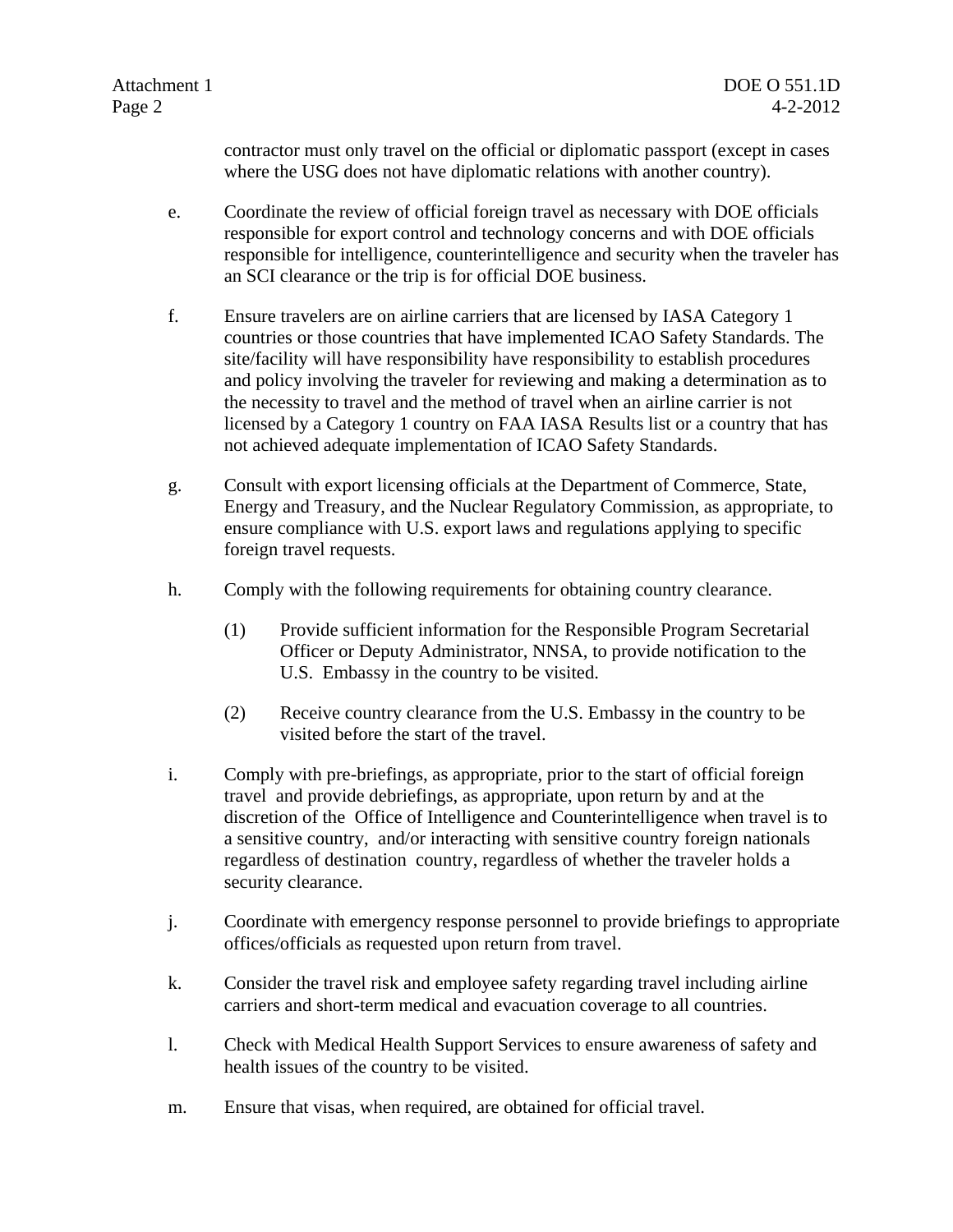- n. Adhere to the Department of State's training requirements for overseas travel. More information may be found at <http://www.state.gov/m/fsi/tc/securitytraining/index.htm> and [https://fsitraining.state.gov/Home/Index/8.](https://fsitraining.state.gov/Home/Index/8)
- o. Ensure that when traveling for an organization other than DOE or the contractor, a copy of the appropriate paperwork is provided to his/her Responsible Program Secretarial Officer, i.e. granted country clearance, letter of invitation.
- 2. In controlling official foreign travel, contractors must comply with the following requirements.
	- a. Utilize FTMS as the official Departmental system for tracking, monitoring, reporting, and securing approval of all foreign travel conducted by contractor employees. Trip information and approvals shall be entered into FTMS by contractors with appropriate authorities.
	- b. All official foreign travel requests shall be entered in the FTMS. This documentation should be added at least 30 calendar days before the proposed departure date, unless exigent circumstances exist. The FTMS request must be approved prior to departure.
	- c. Ensure that foreign travel does not begin unless all required approvals have been finalized.
	- d. Substantial changes listed below will require reapproval:
		- (1) addition of one or more countries in the trip request, and
		- (2) change in trip sensitivity from nonsensitive to sensitive.
	- e. Ensure for those attending conferences that conference agendas and presentations, where applicable, are uploaded into FTMS.
	- f. Perform periodic self-assessment of implementation of requirements contained in this CRD.
- 3. Contractors must comply with the following trip closeout requirements.
	- a. For each trip, contractors must complete close out in FTMS within 60 calendar days after return to their duty station.
	- b. Classified information is NOT to be included in trip reports. If the trip concerns a classified subject area, a review of the report by a derivative classifier is required to ensure it contains no classified information.
	- c. For each trip, contractors must provide estimated travel costs, including but not limited to lodging and meal costs into FTMS.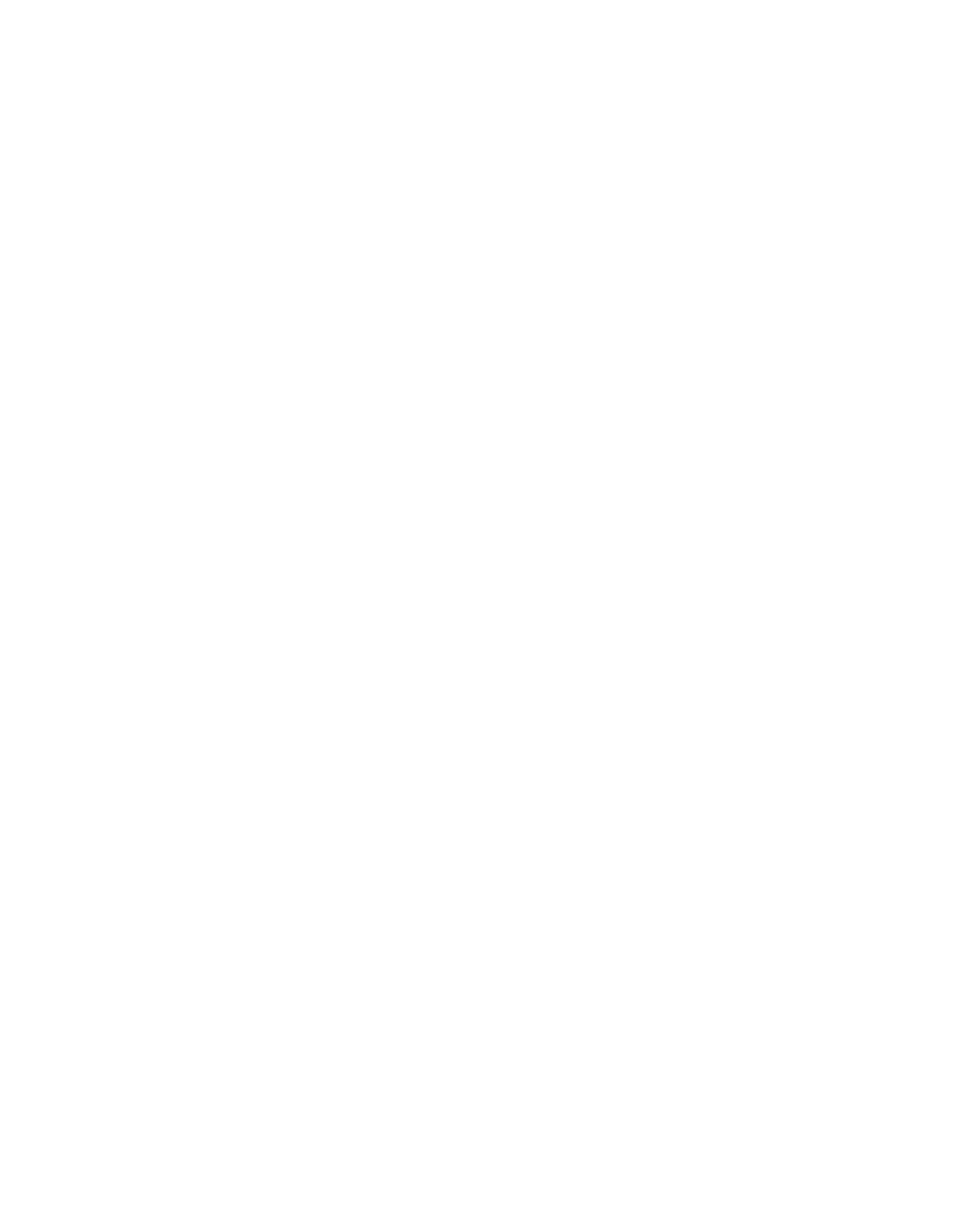#### **REFERENCES**

- 1. Title 41 Code of Federal Regulations (CFR), Chapter 301, Federal Travel Regulations, Temporary Duty (TDY) Travel Allowances
- 2. 41 CFR, Chapter 304, Federal Travel Regulations, Payment from a Non-Federal Source for Travel Expenses.
- 3. DOE O 552.1A, *Travel Policy and Procedures*, dated 2-17-06.
- 4. DOE M 552.1-1A, *U.S. Department of Energy Travel Manual*, dated 2-17-06.
- 5. Chapter 925 Per Diem Supplement to the Department of State's Standardized Regulation (Government Civilian Foreign Areas)
- 6. Presidential Decision Directive 12, Security Awareness and Reporting of Foreign Contacts, dated 8-5-93.
- 7. DOE O 475.1, *Counterintelligence Program*, dated 12-10-04.
- 8. Implementation regulations at 10 CFR 1060.101, Persons who may be paid.
- 9. 5 U.S.C. 5703 "Per Diem Travel and Transportation Expenses" (see 10 CFR Part 1060,
- 10. Payment of Travel Expenses of Persons Who Are Not Government Employees.).
- 11. *DOE Handbook on Overseas Assignments*, dated March 2011.
- 12. Executive Order 13589 "Promoting Efficient Spending," effective 11-9-11.
- 13. DOE O 475.2A, *Identifying Classified Information*, dated 2-1-11.
- 14. DOE O 471.3, *Identification and Protecting Official Use Only Information*, dated 8-9-03.
- 15. DOE M 471.3-1, *Manual for Identifying and Protecting Official Use Only Information*, dated 4-9-03.
- 16. Title 10 Code of Federal Regulations Part 1017, Identification and Protection of Unclassified Controlled Nuclear Information;
- 17. DOE O 471.1B, *Identification and Protection of Unclassified Controlled Nuclear Information*, dated 3-1-10.
- 18. Open Skies Agreement,<http://www.gsa.gov/portal/content/103191>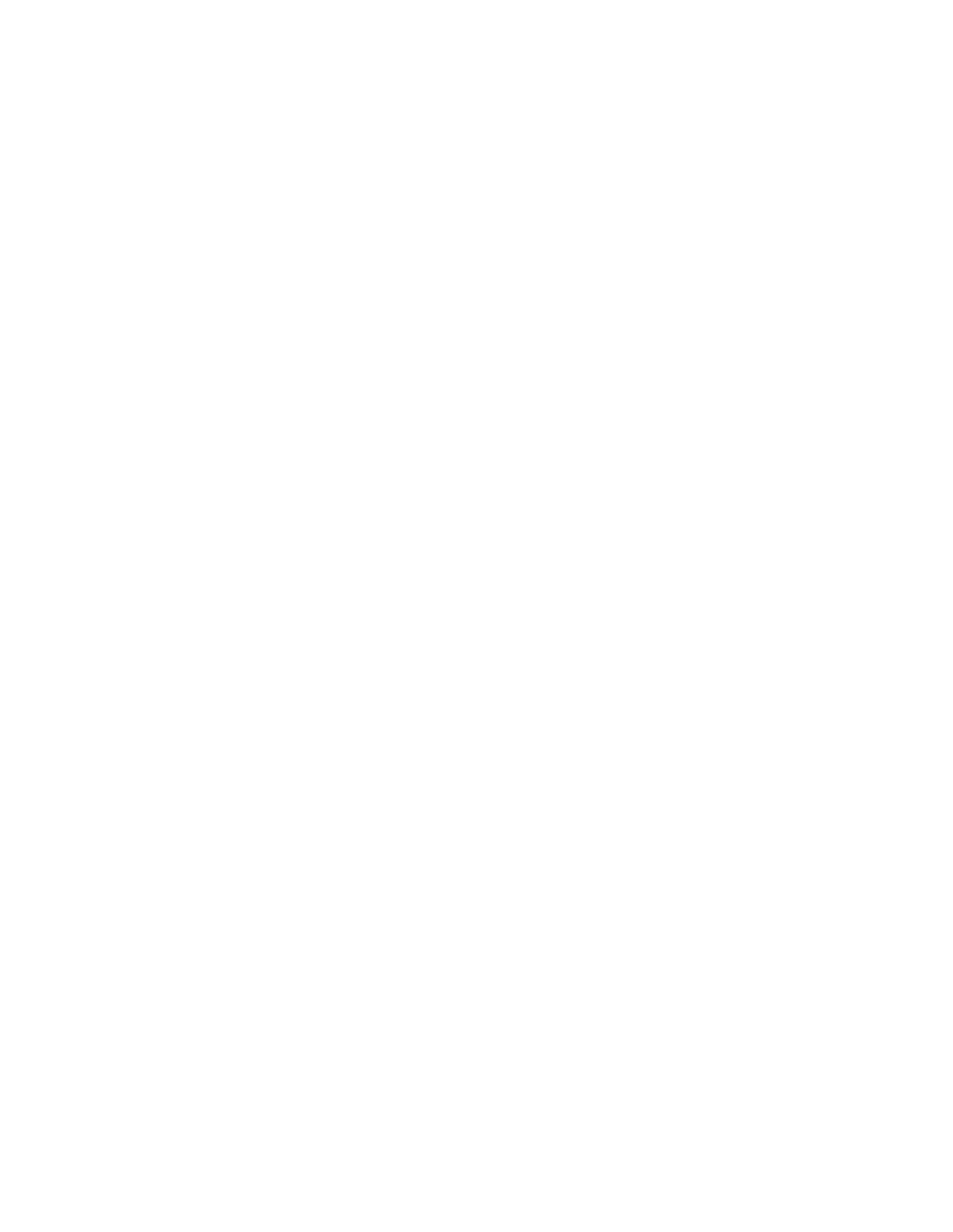#### **DEFINITIONS**

- 1. Budget and reporting (B&R) codes. Those used to reflect the Departmental source of funding for a trip.
- 2. Classified information. Restricted Data or Formerly Restricted Data as defined by the Atomic Energy Act or 10 CFR part 1045; TFNI Classified by the Atomic Energy Act; and NSI classified by E.O. 13526 or prior Executive orders.
- 3. Country clearance. Notification from the U.S. Embassy of the country to be visited that a request to travel to that country has been approved. Some U.S. Embassies from time to time will agree (with appropriate language in the cable) that clearance may be assumed.
- 4. Emergency response. The national technical capability to respond to radiological and nuclear incidents and accidents within the United States and abroad. This capability typically supports the Department of Energy, Department of Defense, Department of State, Federal Bureau of Investigation, and other Government agencies.
- 5. Foreign Travel Management System (FTMS). The official Departmental system for tracking, monitoring, reporting and securing approval of all foreign travel conducted by Federal and contractor employees. Trip information and approvals are entered into FTMS by users with appropriate authorities.
- 6. Head of Traveler's Organization. The top official for the organization in which the traveler is employed. For a Federal employee, the responsible Assistant Secretary or equivalent; for a contractor employee, the head of the contractor organization.
- 7. Official foreign travel. Approved travel (whether wholly or partly on official business) from the United States (including Alaska, Hawaii, the Commonwealths of Puerto Rico and the Northern Mariana Islands, and the territories and possessions of the United States) to a foreign country and return or travel between foreign countries by persons, including foreign nationals, whose salaries or travel expenses or both will ultimately be funded in whole or in part by DOE from its appropriations. Official foreign travel also includes travel funded by non-DOE (work for others) for which the traveler represents the Department or conducts business on behalf of the U.S. Government.
- 8. Responsible Program Secretarial Officer (or Deputy Administrator, NNSA). Not necessarily a program officer, this is the senior DOE Headquarters official whose office will fund the requested travel or, if there is no DOE funding, the Federal official having responsibilities associated with the purpose of the requested travel. For Federal employees, this may be the same person as the head of the traveler's organization.
- 9. Sensitive country. A country to which particular consideration is given for policy reasons. Countries may appear on the sensitive country list for reasons of national security, nuclear nonproliferation, regional instability, threat to national economic security, or terrorism support. The Office of Intelligence and Counterintelligence maintains the list.